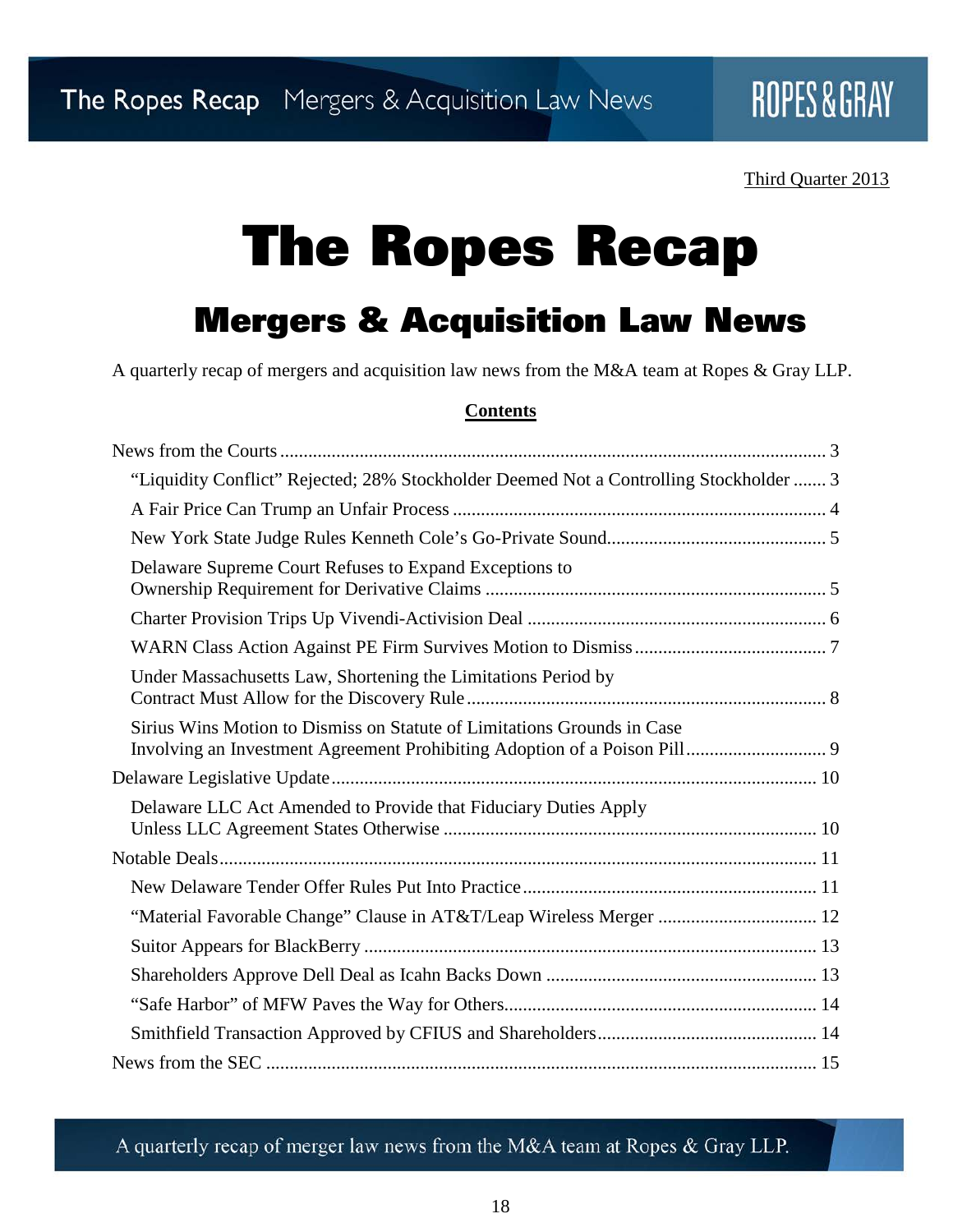## The Ropes Recap Mergers & Acquisition Law News

## ROPES&GRAY

| European Cross-Border Mergers: Reorganizations or |  |
|---------------------------------------------------|--|
|                                                   |  |
|                                                   |  |
|                                                   |  |
|                                                   |  |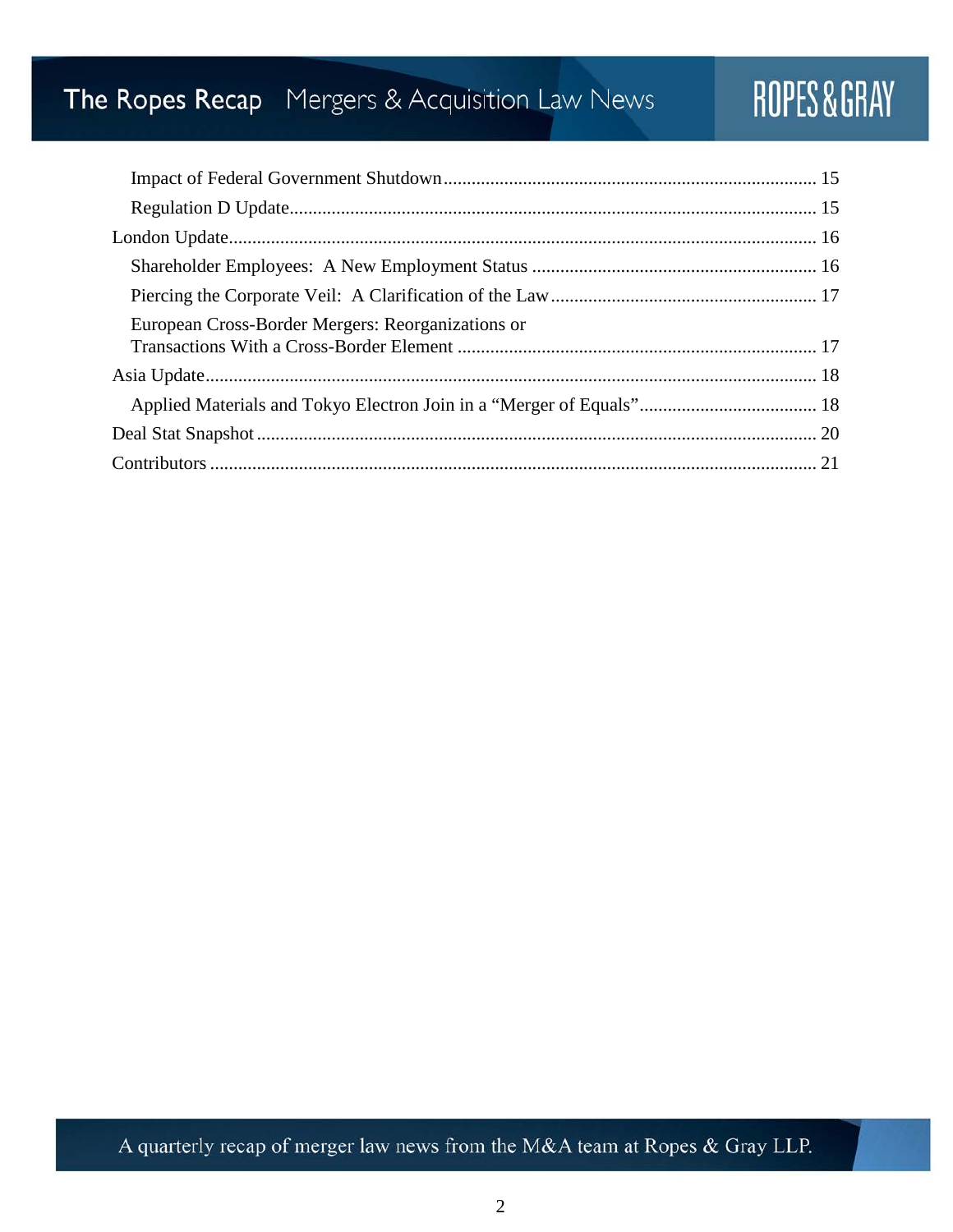#### **News from the Courts**

#### <span id="page-2-1"></span><span id="page-2-0"></span>**"Liquidity Conflict" Rejected; 28% Stockholder Deemed Not a Controlling Stockholder**

A decision concerning the sale of Morton's Restaurant Group, Inc. ("Morton's") is the most recent case in a line of cases issued by the Delaware Court of Chancery (the "Chancery Court") that has rejected claims based on allegations that large, non-controlling shareholders wrongfully rushed sales at allegedly inadequately prices in order to gain liquidity. Chancellor Strine, who authored the decision dismissing the action, held that, absent certain "narrow circumstances" not present in the Morton's case, the economic interests of a large stockholder in a sale transaction are presumptively aligned with the interests of the other holders. Chancellor Strine also found that, absent additional indicia of control, a 28-percent stockholder was not a controlling stockholder for purposes of determining whether the Morton's board complied with its fiduciary duties in a change-in-control transaction.

Plaintiffs in the Morton's case alleged that Castle Harlan, Inc. ("Castle Harlan"), a 28-percent stockholder and Morton's former private equity sponsor, forced the Morton's board to accept an inadequate price in order to satisfy Castle Harlan's purported liquidity needs, which were allegedly driven by Castle Harlan's supposed need to raise capital for a new investment fund. Chancellor Strine found that the plaintiffs had not demonstrated that Castle Harlan either specifically controlled Morton's extensive nine-month sales process or generally controlled Morton's.

Rejecting the plaintiffs' allegation that Castle Harlan was conflicted because of its supposed need for immediate liquidity, Chancellor Strine stated that the extensive nine-month sale process rebutted any allegation that Castle Harlan had forced a "fire sale." He also rejected the plaintiffs' theory that starting a new investment fund is a sufficient catalyst to cause a private equity fund stockholder to sell its shares at a sub-optimal price. Accordingly, there was no basis to rebut the presumption that Castle Harlan's interests were aligned with Morton's other stockholders.

The Chancery Court also dismissed the plaintiffs' aiding and abetting claims against Castle Harlan and Morton's financial advisors, holding that such claims could not be stated absent a viable claim alleging an underlying breach of fiduciary duty.

Chancellor Strine's holistic analysis of Castle Harlan's potential control over Morton's indicates a continued willingness by the Chancery Court to focus on factors outside of a larger stockholder's ownership stake and analyze other relevant indicia of control. The decision also reinforces the Chancery Court's willingness to dismiss plaintiffs' claims when their allegations are contradicted by the public record or assert economically irrational theories. (*In re Morton's Rest. Grp., Inc. S'holders Litig.*, C.A. No. 7122-CS (Del. Ch. July 23, 2013))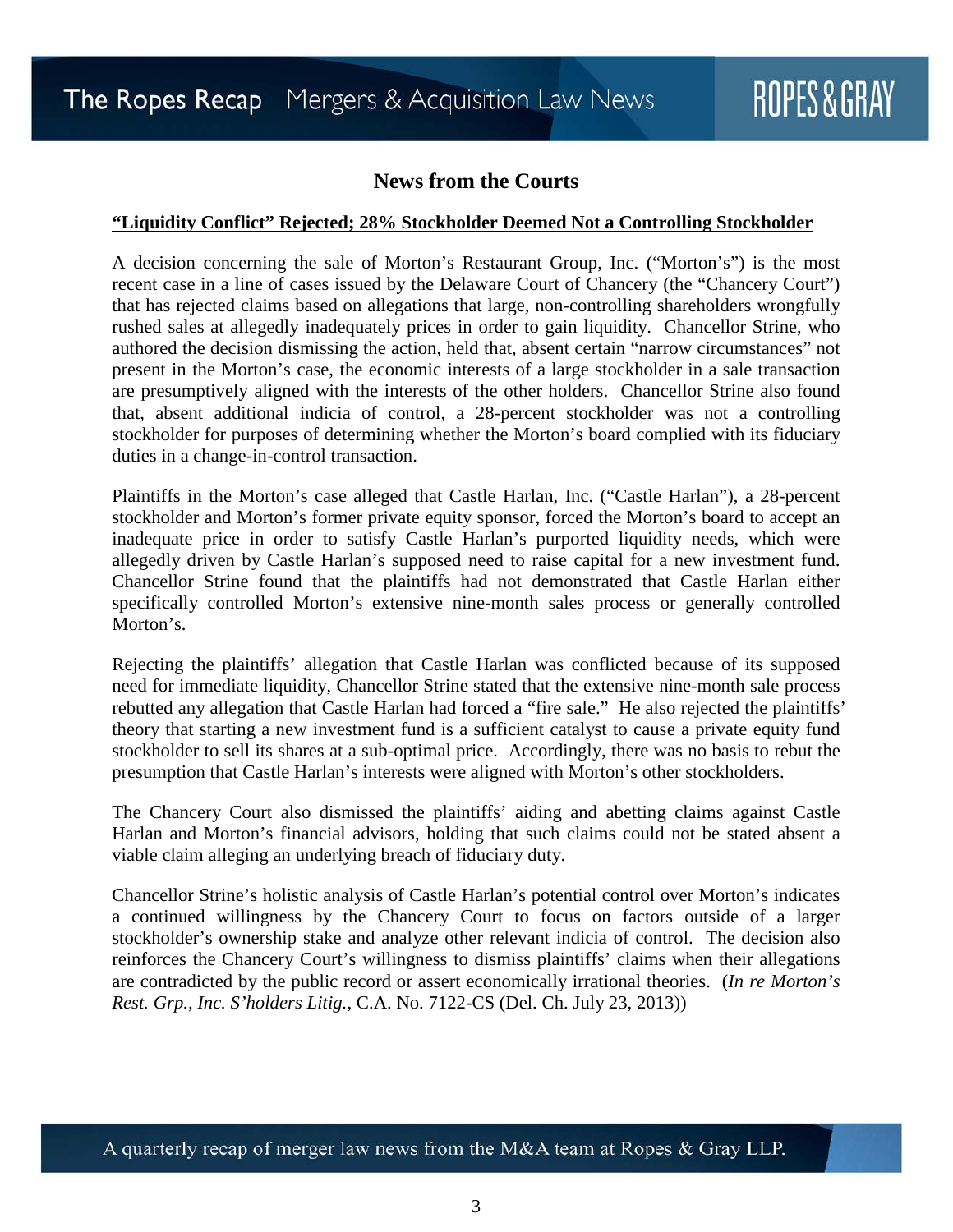#### <span id="page-3-0"></span>**A Fair Price Can Trump an Unfair Process**

In *In re Trados Incorporated Shareholder Litigation*, Vice Chancellor Laster ruled that a \$60 million deal to sell translation software firm Trados Inc. ("Trados") to SDL PLC was fair to common shareholders who challenged the transaction, since their shares retained the same value of zero before and after the sale under the Delaware entire fairness test. The case is of particular interest to venture capital and other investors considering transactions involving distressed companies with preferred shares.

Prior to the transaction that eventually led to the shareholder suit, Trados obtained venture capital funding to support a growth strategy intended to lead to an initial public offering. The venture capital investors received preferred stock and placed representatives on the Trados board. In July 2005, Trados was acquired by SDL PLC for \$60 million in cash and stock. Under the terms of the merger, the preferred stockholders received \$52.2 million of that amount to satisfy their liquidation preference and management received \$7.8 million as part of an existing management incentive plan. The other common stockholders received no consideration in the merger. Plaintiff, a holder of common stock, sued Trados's directors for breach of fiduciary duties, alleging that the directors had structured the merger in a way that benefited the preferred shareholders at the expense of the common shareholders.

The Chancery Court reviewed the transaction under the entire fairness standard (rather than under the deferential business judgment rule) because the plaintiff proved that a majority of the board was either directly or indirectly interested in the merger. The Chancery Court found that the board failed the "fair process prong" of the entire fairness test because the directors did not evaluate the transaction from the perspective of the common shareholders, including failing to consider forming a special committee or obtaining a fairness opinion. Instead, the Chancery Court concluded, the Board was focused on finding exit opportunities for the VC investors.

Nevertheless, the directors were found not liable for breach of fiduciary duty because, although the process was not fair, the zero consideration was the economically fair price, making the merger fair in the Vice Chancellor's estimation. Aided by experts, the defendants proved that the common stock "had no economic value before the [m]erger[.]" As such, the transaction satisfied the "fair price" prong of the entire fairness test because the "common stockholders received in the [m]erger the substantial equivalent in value of what they had before."

The *Trados* opinion highlights a circumstance where an economically fair price can arise despite a questionable process. But it also highlights the high litigation risk created by deals that can be construed as structured solely as "VC exits." In such circumstances, a conflicted board dominated by preferred shareholders would still optimize its defense posture by actively considering the interests of common shareholders and ways in which a robust process may mitigate the conflict, including considering a special committee process, hiring independent legal and financial advisors, and obtaining fairness opinions as appropriate to the circumstances. (*In re Trados Inc. S'Holder Litig.*, C.A. No. 1512-VCL (Del. Ch. Aug. 16, 2013)).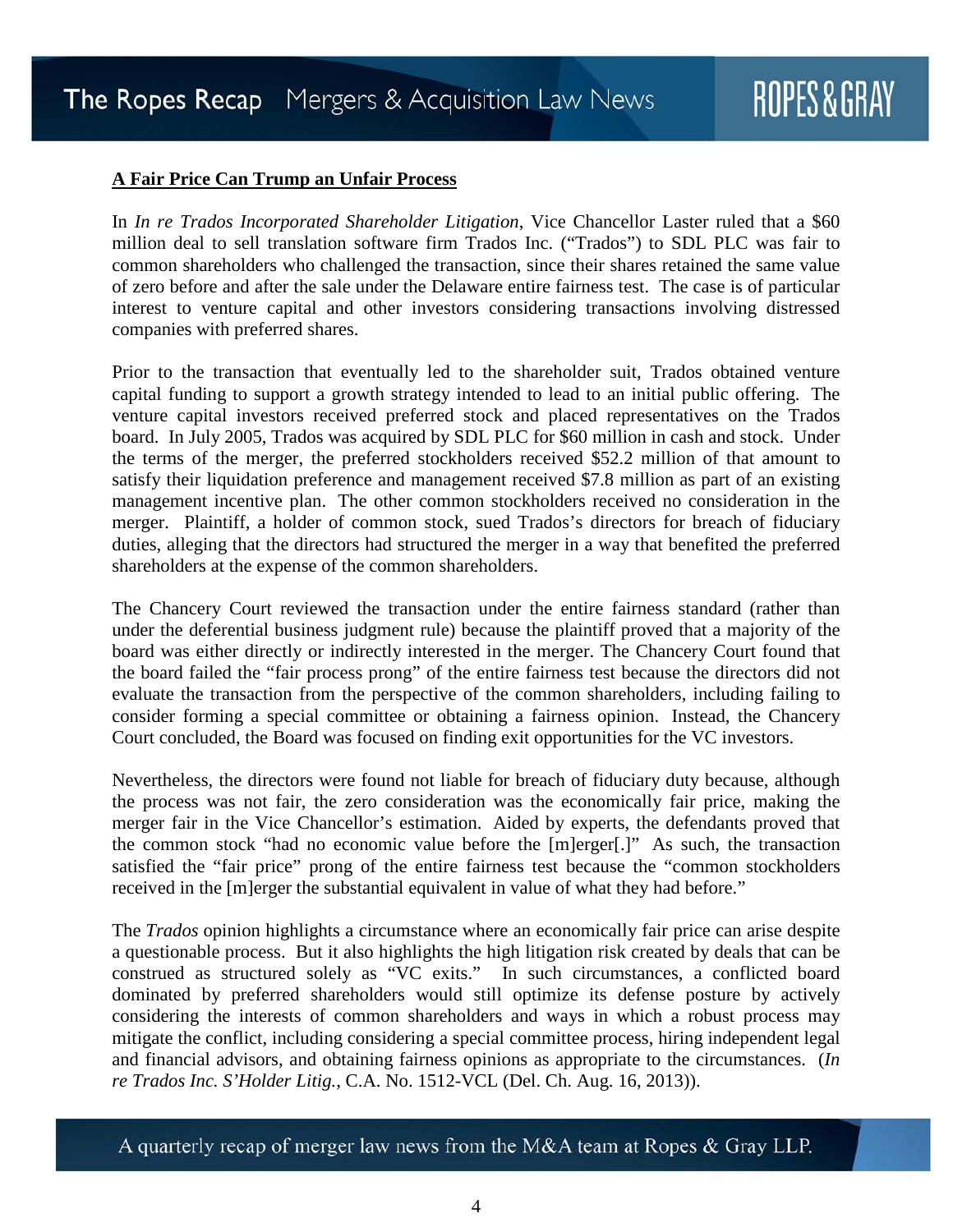#### <span id="page-4-0"></span>**New York State Judge Rules Kenneth Cole's Go-Private Sound**

In a recent decision concerning the take-private of Kenneth Cole Productions, Inc. ("KCP") by its founder, Kenneth Cole ("Cole"), Justice Marks of the Commercial Division of New York State Supreme Court, New York County, dismissed stockholder plaintiffs' claims regarding the propriety of that transaction and held that the business judgment rule governed such claims, absent a showing of "specific unfair conduct" by the KCP special committee. Justice Marks also held that Cole had not acted improperly because controlling stockholders are allowed to act in their own economic interest so long as their conduct does not constitute unfair self-dealing.

Prior to the transaction, Cole owned 46 percent of KCP's common stock and 89 percent of KCP's voting power due to his ownership of the company's super-voting Class B shares. On February 23, 2012, Cole proposed to take KCP private at \$15 per share, which represented a 17 percent premium at that time. The KCP Board immediately formed a special committee to consider that proposal and negotiate with Cole. The parties negotiated until June 6, 2012, when they announced a transaction at \$15.25 per share (with a condition requiring approval of the transaction by a majority of the non-Cole public stockholders). Stockholders filed suit, were unable to obtain a preliminary injunction, and commenced a post-closing damages action. Because KCP is a New York corporation, Justice Marks applied New York corporate law to the plaintiffs' claims. He first concluded that an action for breach of fiduciary duty must be pled with particularity and went on to hold that the stockholder plaintiffs had not demonstrated any "particular facts" to show that the KCP directors violated their fiduciary duties. To that end, the opinion states that "absent a showing of specific unfair conduct by the special committee, the Court will not second guess the committee's business decisions in negotiating the terms of a transaction." This result under New York law generally aligns with recent Delaware decisions applying the Business Judgment Rule to challenges of majority stockholder take-private transactions when the minority stockholders are appropriately protected from coercion.

With respect to the stockholders plaintiffs' claims against Cole, Justice Marks ruled that New York law permits controlling stockholders to act in their own economic interest, provided that their conduct does not constitute unfair self-dealing. The Court took no issue with Cole's public statement that he would not support any alternative transaction, and in fact stated that "the ability to resist such a transaction would appear to be one of the benefits of having a controlling position in the company." The opinion also states that Cole was not required to subvert his own economic interests to the minority stockholders' interests in obtaining a higher price. (*In re Kenneth Cole Prods., Inc. S'holder Litig.*, Index No. 650571/2012 (N.Y. Sup. Ct. Sept. 3, 2013)).

#### <span id="page-4-1"></span>**Delaware Supreme Court Refuses to Expand Exceptions to Ownership Requirement for Derivative Claims**

The Delaware Supreme Court assuaged fears of a shift in power favoring the plaintiffs' bar in its recent response to a certified question from the Ninth Circuit relating to Bank of America's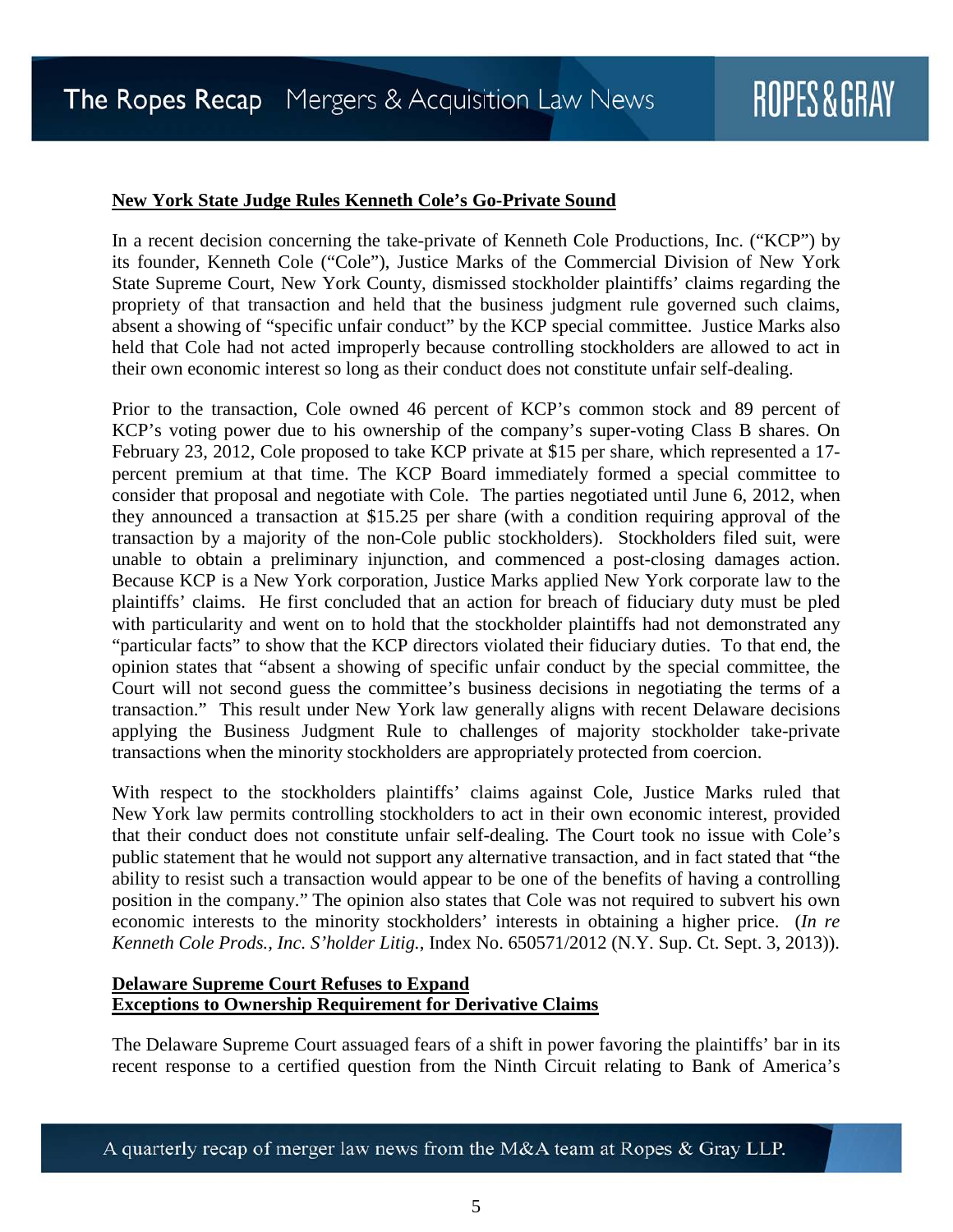rescue merger of Countrywide Financial in 2008. The Ninth Circuit asked the Delaware Supreme Court to opine the following question of law:

Whether, under the 'fraud exemption' to Delaware's continuous ownership rule, shareholder plaintiffs may maintain a derivative suit after a merger that divests them of their ownership interest in the corporation on whose behalf they sue by alleging that the merger at issue was necessitated by, and is inseparable from, the alleged fraud that is the subject of their derivative claims.

The answer was that such claims do not survive.

The sole exception to the rule that shareholders' rights to assert derivative breach-of-duty claims terminates with their stock ownership remains, as established in *Lewis v. Anderson*, 477 A.2d 1040 (Del. Apr. 18, 1984), when sham mergers are used specifically for the purpose of terminating liability.

Prior to this ruling, it was feared that a contrary result could have generated a costly shift in the balance of power in which shareholders would have had more leverage in, and incentive to pursue, derivative strike suits against corporate boards. Direct claims, of course, continue to survive a merger. (*Ark. Teacher Ret. Sys. v. Countrywide Fin. Corp.*, No. 14, 2013, 2013 WL 4805725 (Del. Sept. 10, 2013)).

#### <span id="page-5-0"></span>**Charter Provision Trips Up Vivendi-Activision Deal**

Vice Chancellor J. Travis Laster has called a halt to Activision Blizzard, Inc.'s plan to buy back the bulk Vivendi's stake in the company for \$5.83 billion, coincident with a purchase of Vivendi's remaining shares by Activision's CEO and its co-chairman for an additional \$2.34 billion. When Vivendi initially acquired its stake in 2008, the Activision charter was amended to include a provision requiring that any "merger, business combination or similar transaction" involving Vivendi be approved by "the affirmative vote of a majority in interest of the stockholders" other than Vivendi and its affiliates.

The buy-back deal did not include provision for a shareholder vote. Vivendi argued that the deal did not trigger the charter provision, which in its view was designed to prevent an unfair squeeze-out, not an exit. A group of shareholder sued to enjoin the deal until it received a vote that achieved a majority-of-the-minority. In a result that surprised many commentators (and which Activision and Vivendi lawyers described as a "wreck" for their clients), Vice Chancellor Laster agreed that the deal triggered the provision, which he concluded reasonably encompassed "potentially value-transferring business transactions." (*Hayes v. Activision Blizzard, Inc.*, No. 8885-VCL (Del. Ch. Sept. 18, 2013)(transcript ruling)).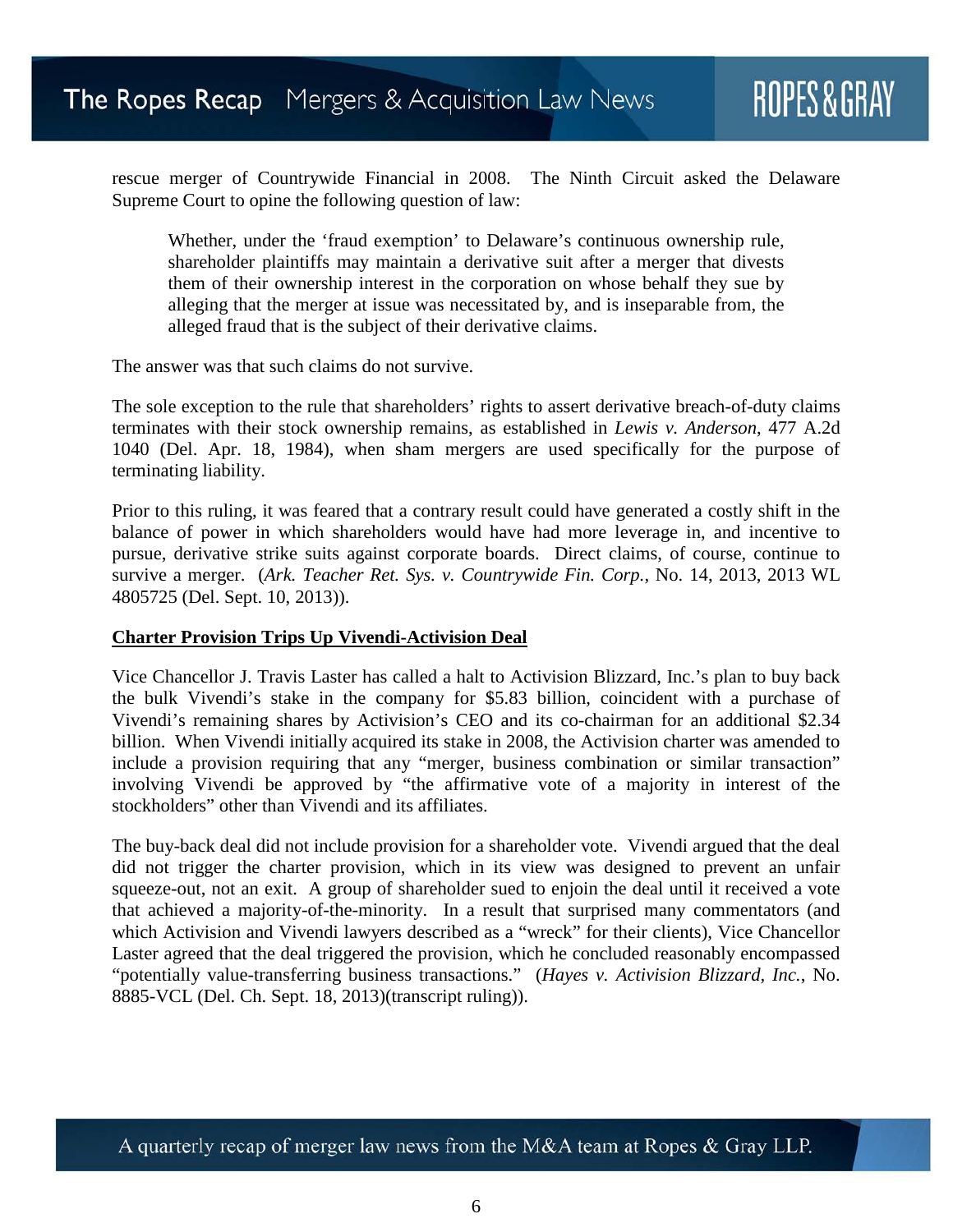#### <span id="page-6-0"></span>**WARN Class Action Against PE Firm Survives Motion to Dismiss**

The U.S. District Court in the Northern District of Indiana has denied a motion to dismiss a class action suit by an employee against his former employer for an alleged WARN Act violation. The plaintiff's claim arose from the closing of a plastics component manufacturing facility located in Forth Smith, Arkansas, where 91 people were employed. Before the facility shut down its operations, employees received notice of the closing approximately ten days in advance, which did not comply with the WARN Act's requirement for 60 days' notice prior to a mass layoff or plant closing. The plaintiff alleged that not only Fortis Plastics, LLC ("Fortis"), which maintained and operated a number of plastic manufacturing facilities, but also Monomoy Capital Partners L.P. ("Monomoy"), a private equity firm based in New York and the sole owner of Fortis, should be liable for the back wages and benefits to which he was entitled under the WARN Act. Monomoy argued that the plaintiff's complaint failed to allege sufficient facts to state a plausible claim that Monomoy was the plaintiff's employer.

In a case of first impression in the Northern District of Indiana, the key question before the court was whether both Fortis and Monomoy constituted a "single employer" of the employees affected by the Fort Smith facility shutdown. The WARN Act applies to an "employer," defined as "any business enterprise" that employs the requisite number of employees. The parties and the court argued that the court should apply a multi-factor test based on U.S. Department of Labor regulations to determine whether liability should extend to Monomoy.

The court weighed the following five factors applicable under the Department of Labor's regulations: (i) common ownership, (ii) de facto control, (iii) common officers and directors, (iv) unity of personnel policies emanating from a common source, and (v) dependence of operations. The court found support for the first two factors in the plaintiff's allegations, which it determined was sufficient for the case to survive a motion to dismiss. The plaintiff alleged that Fortis was a "wholly owned subsidiary of Monomoy" and that Fortis and Monomoy "directly or indirectly owned the Fort Smith Facility," which the court determined was sufficient to allege common ownership. For the affiliated company to exercise de facto control, a court must determine whether the affiliated company was the decision-maker responsible for the employment practice giving rise to the litigation. The plaintiff alleged that the closing was ordered by Monomoy and Fortis, and that "Fortis and Monomoy jointly made the labor decisions concerning [p]laintiff's employment, including the decision to terminate his employment." Together with similar facts alleged by the plaintiff, the court determined such statements were sufficient to allege Monomoy exercised de facto control over Fortis.

The court determined that the plaintiff's other allegations regarding common officers and directors, unity of personnel policies emanating from a common source and dependency of operations, were only conclusory allegations. Yet, based primarily on the plaintiff's clear factual allegations regarding Monomoy's involvement and exercise of control over Fortis, the court determined that the motion to dismiss by the defendants had to be denied. (*Young v. Fortis Plastics, LLC*, No. 3:12-CV-364 JD CAN (N.D. Ind. Sept. 24, 2013), Docket No. 61.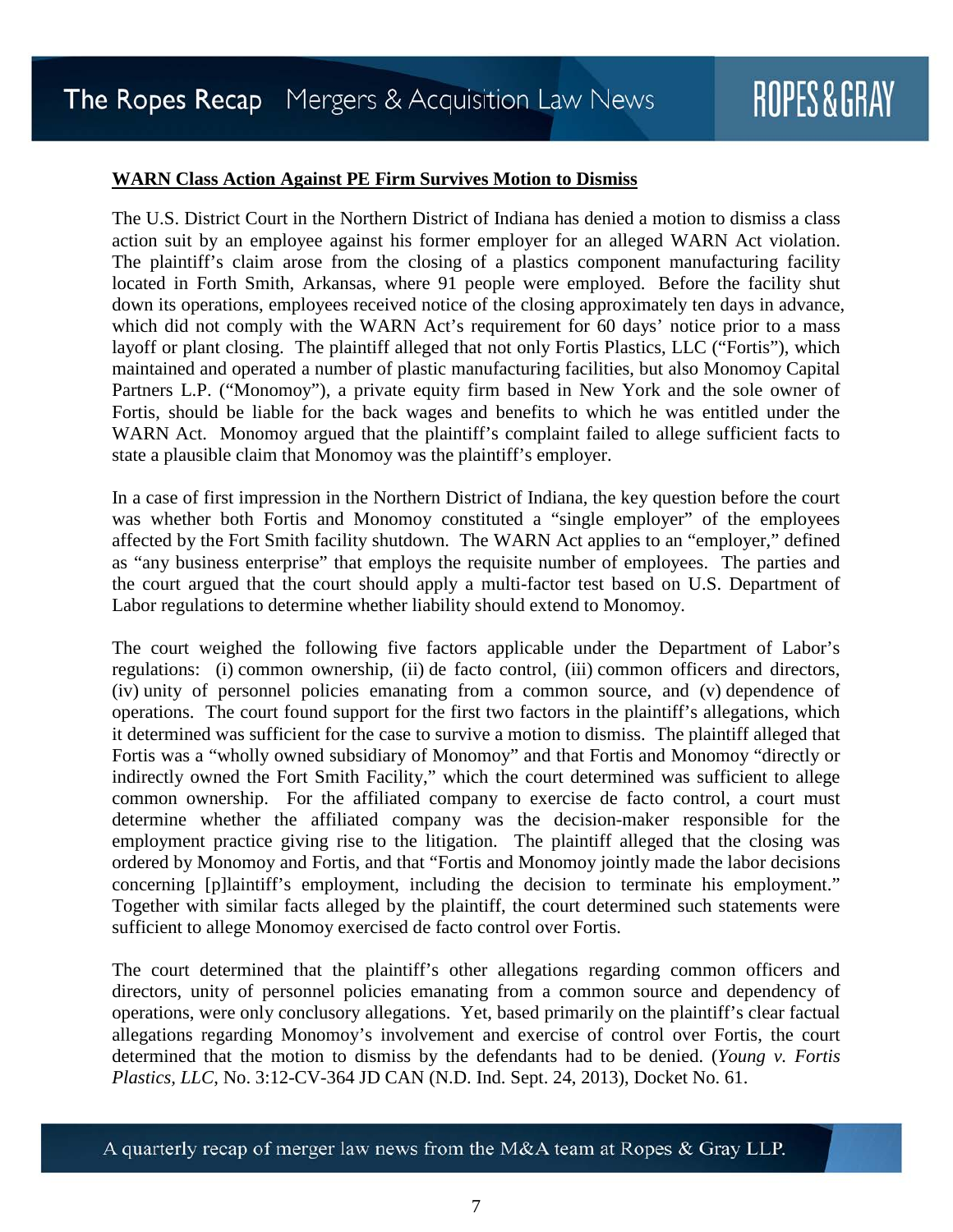#### <span id="page-7-0"></span>**Under Massachusetts Law, Shortening the Limitations Period by Contract Must Allow for the Discovery Rule**

The Massachusetts Appeals Court (the "Appeals Court") has overturned a determination by the Massachusetts Superior Court that a plaintiff's complaint was barred by a contractually shortened limitations period.

The plaintiff, trustee of the Hersey Street Properties Realty Trust, retained the defendant, I.E.S. Incorporated, to conduct environmental testing and other services. The contract between the parties included a provision which explicitly provided that the trust would not bring any claim after one year following the date of the contract. The initial complaint, however, was filed more than four years after the parties signed the contract. The plaintiff argued that the defendant's violations did not come to its attention until the Massachusetts Department of Environmental Protection issued a notice of non-compliance more than three years after the contract was executed.

The Appeals Court applied the Massachusetts Supreme Judicial Court's recent decision *Creative Playthings Franchising, Corp. v. Reiser*, 978 N.E.2d 765 (Mass. 2012), which held that as a matter of Massachusetts law, a statutory limitations period can be shortened by contract so long as the period is reasonable. To be reasonable, the Appeals Court found, a contractual limitations provision must permit operation of the discovery rule or it will otherwise be considered invalid and unenforceable. As a result, the Appeals Court vacated summary judgment and remanded the case for further proceedings to determine when the plaintiff should have discovered it was harmed by the defendant's actions.

Although on its face this was a commercial contractual dispute case, the opinion may have ramifications for mergers and acquisitions practitioners. For example, in an acquisition agreement governed by Massachusetts law, a provision that allows for an 18 or 24-month indemnity period to bring claims may not be respected because it does not contemplate the parties' ability to bring claims discovered after the contractually agreed upon period. (*Shahin v. I.E.S. Inc.*, 988 N.E.2d 873 (Mass. App. Ct. 2013)).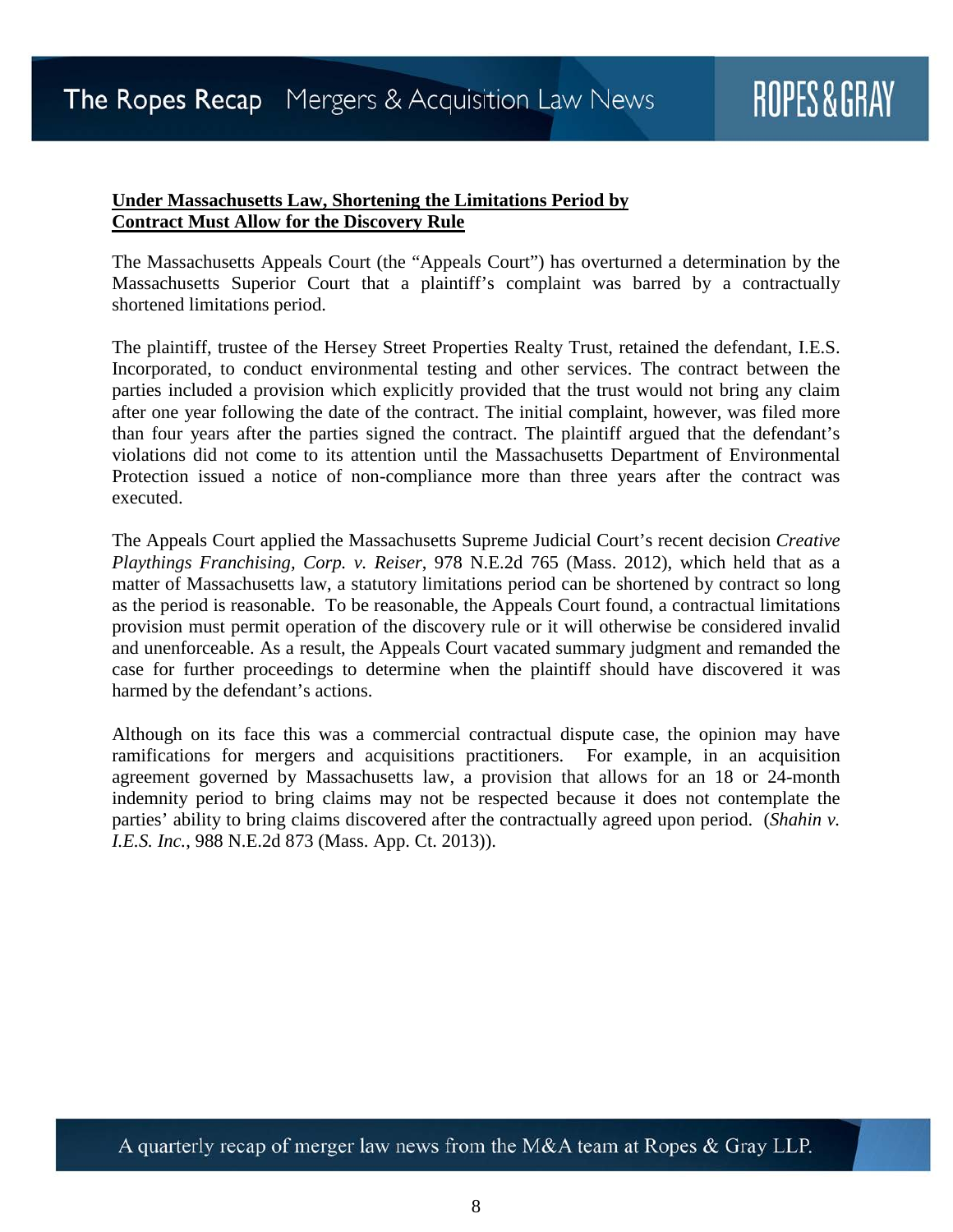#### <span id="page-8-0"></span>**Sirius Wins Motion to Dismiss on Statute of Limitations Grounds in Case Involving an Investment Agreement Prohibiting Adoption of a Poison Pill**

Sirius XM Radio Inc. ("Sirius") was struggling with insufficient cash flow during 2009, when it agreed to issue Liberty Media Corporation ("Liberty Media") preferred stock that was convertible into a 40% equity interest in exchange for \$530 million. The investment agreement negotiated in connection with the transaction prohibited Sirius from adopting a poison pill or any charter or bylaw provision to prevent Liberty Media from purchasing additional Sirius stock upon the expiration of the standstill period. When the standstill expired in March 2012, Liberty Media announced that it intended to acquire majority control and began purchasing Sirius stock on the open market. The plaintiffs alleged the Sirius board breached its fiduciary duties by complying with the investment agreement and that Liberty Media breached its fiduciary duties as a controlling stockholder by purchasing shares on the open market without paying a premium to the stockholders.

Chancellor Strine granted the defendants' motion to dismiss because the plaintiffs' complaint was time-barred, as the statute of limitations for breach of fiduciary duty in Delaware is three years. He reasoned that stockholders were on notice since 2009 that Liberty Media would have the opportunity to acquire majority control of Sirius on the open market and unhindered by any defensive mechanisms once the standstill period expired. The Chancellor also rejected plaintiffs' attempts to cast their claim as based on a breach in 2012, saying that the Board's not adopting defensive mechanisms was merely a fulfillment of a contractual duty which became effective in 2009. In focusing on the limitations period, Chancellor Strine notably did not raise any concerns with the board of directors contractually agreeing to waive use of the poison pill in advance. (*In re Sirius XM S'Holder Litig.*, C.A. No. 7800-CS (Del. Ch. Sep. 27, 2013)).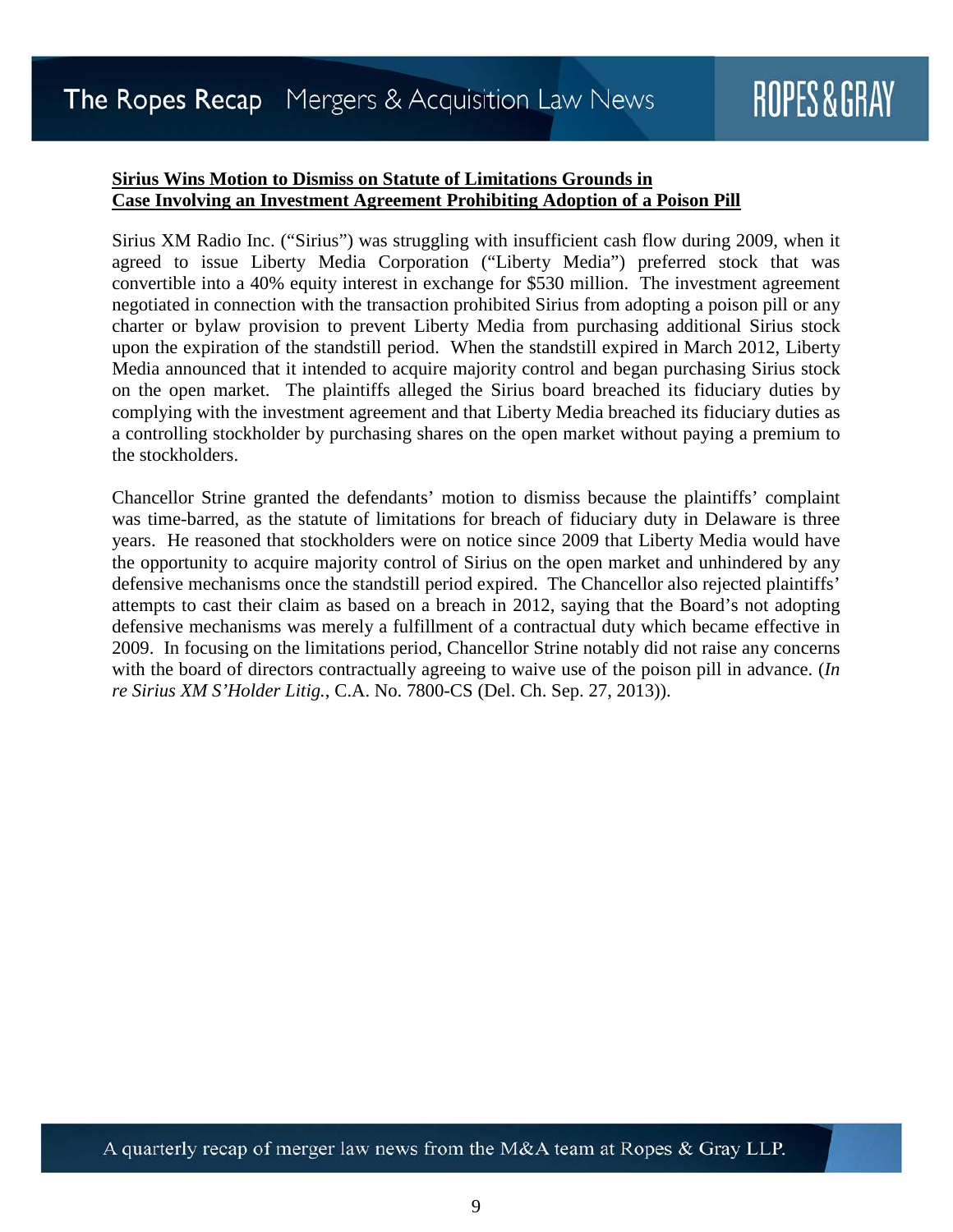#### **Delaware Legislative Update**

#### <span id="page-9-1"></span><span id="page-9-0"></span>**Delaware LLC Act Amended to Provide that Fiduciary Duties Apply Unless LLC Agreement States Otherwise**

Effective August 1, 2013, the Delaware General Assembly amended Section 18-1104 of the Delaware Limited Liability Company Act. Under the amended provision, unless a company's limited liability company agreement provides otherwise, the managers and controlling members of a Delaware limited liability company owe the same fiduciary duties to the limited liability company and its members that directors and controlling stockholders of a Delaware corporation owe to the corporation and its stockholders. The amendment was prompted by the Delaware Supreme Court's decision last November in *Gatz Properties, LLC v. Auriga Capital Corp.* That case created uncertainty as to whether default fiduciary duties exist in the limited liability company context, as the court declined to express a view on the subject and refused to adopt the Chancery Court's earlier holding in the case that "the Delaware Limited Liability Company Act imposes 'default' fiduciary duties upon LLC managers and controllers unless the parties to the LLC Agreement contract that such duties shall not apply." Despite the amendment, members of a limited liability company remain free in their limited liability company agreements to expand, restrict or eliminate fiduciary duties (other than the implied covenant of good faith and fair dealing, which cannot be eliminated).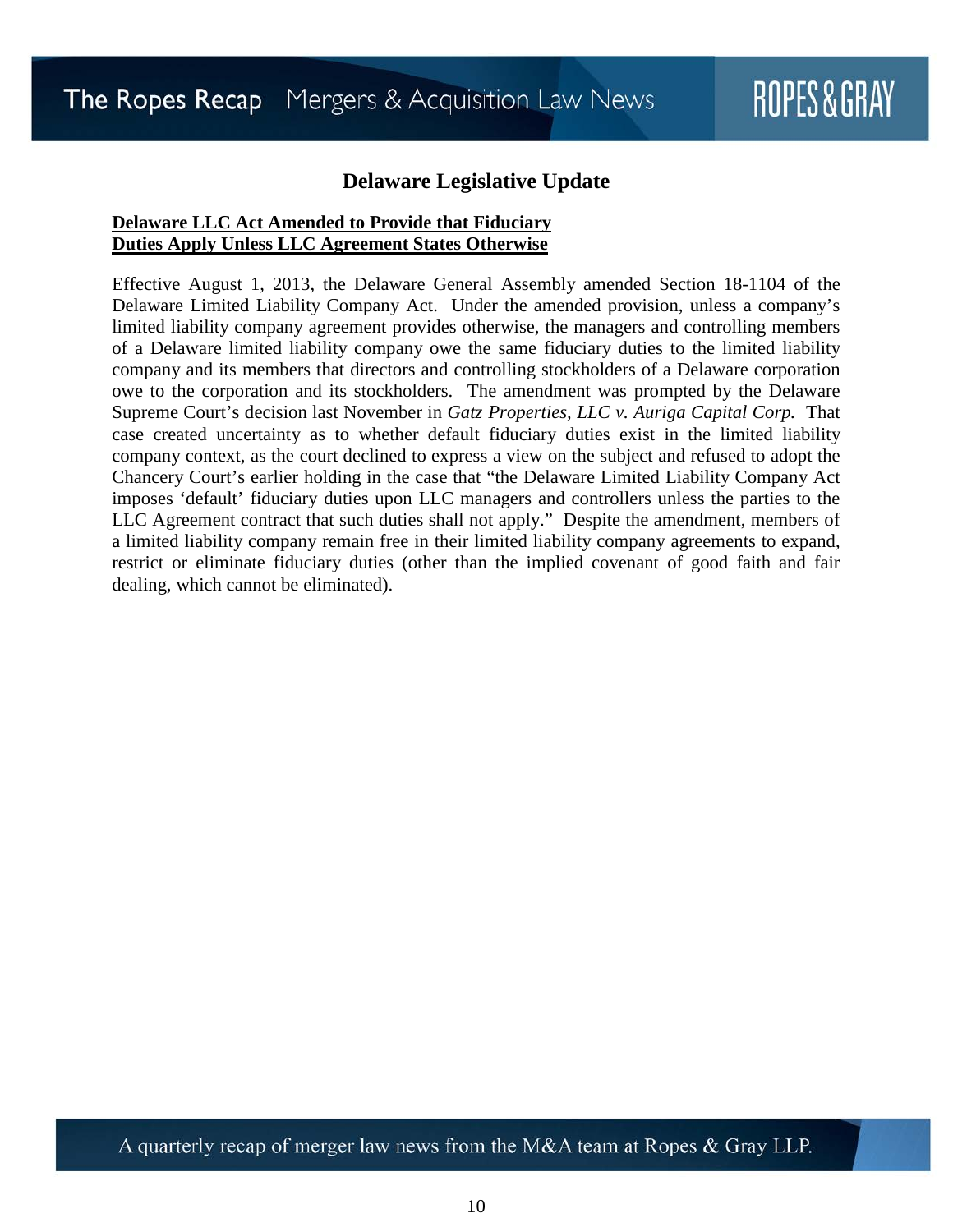#### **Notable Deals**

#### <span id="page-10-1"></span><span id="page-10-0"></span>**New Delaware Tender Offer Rules Put Into Practice**

Paulson & Co. Inc. ("Paulson"), chipmaker Maxim Integrated Products Inc. ("Maxim") and biopharmaceutical company Amgen Inc. ("Amgen") are the first buyers to take advantage of new Section 251(h) ("Section 251(h)") of the Delaware General Corporation Law ("DGCL"). The new statutory provision was used by Paulson to acquire piano maker Steinway Musical Instruments Inc. in a \$499 million deal completed on September 19, 2013, making it the first deal to avail itself of Section 251(h). Section 251(h) is also being used by Maxim to acquire Volterra Seminconductor Corp. in a \$605 million deal announced on August 15, 2013, and by Amgen to acquire Onyx Pharmaceuticals Inc. in a \$10 billion deal announced on August 25, 2013.

As discussed in the *Ropes Recap* from the first quarter of 2013, Section 251(h), which went into effect on August 1, 2013, is intended to facilitate the use of tender-offer structures in the acquisition of public companies by eliminating the need for stockholder approval to complete the second-step, "short-form" merger following the first-step tender or exchange offer. Section 251(h) effectively permits parties to close a transaction immediately after the buyer has acquired a simple majority of the target company's outstanding voting stock.

The prerequisites to taking advantage of Section 251(h) are generally straightforward; but some uncertainty remains regarding the requirement that no party to the merger agreement be an "interested stockholder" as that term is defined in Section 203(c) of the DGCL (a stockholder owning 15 percent or more of the target company). Owners of 15 percent or more of the target company cannot take advantage of Section 251(h), but there is some ambiguity as to whether lock-up agreements with substantial investors signed contemporaneously with the merger agreement would disqualify the merger from Section 251(h).

Paulson and Maxim addressed the "interested stockholder" ambiguity by providing for top-up options as a contingency plan in case Section 251(h) was deemed to not apply, and Maxim also provided for the possibility of a stockholder vote as a further backstop. In contrast to the Paulson and Maxim deals, the Amgen merger agreement does not include contingency plans in the event that Section 251(h) does not apply.

While it remains to be seen how Section 251(h) will be interpreted by the courts (and whether the Delaware legislature will revise Section 251(h) to address the "interested stockholder" ambiguity), Section 251(h) is a positive development for dealmakers and should generally make the use of tender offers a more efficient and cost-effective means of buying a public company.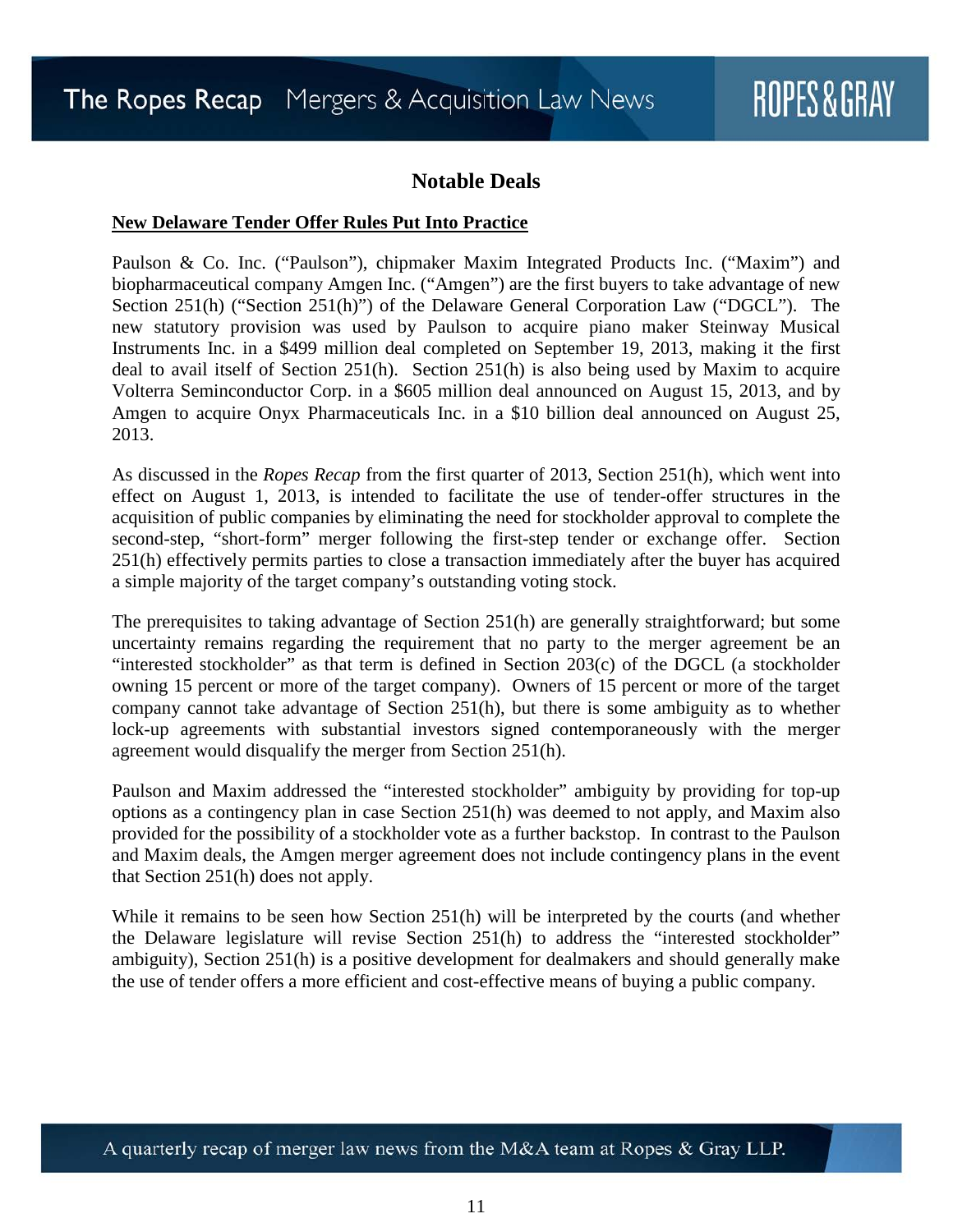#### <span id="page-11-0"></span>**"Material Favorable Change" Clause in AT&T/Leap Wireless Merger**

The merger agreement for the acquisition of Leap Wireless International, Inc. ("Leap") by AT&T Inc. ("AT&T"), entered into on July 12, 2013, features an unusual twist on a fiduciary out provision. The term includes a standard "fiduciary out" carve-out permitting the target board to change its recommendation in case it receives a superior acquisition proposal. In addition to the standard term, the Leap deal's "Fiduciary Exception to Change in Recommendation" provision also permits the board to change its recommendation in case of certain material developments in Leap's favor (called "Intervening Events") that would make the transaction no longer an attractive prospect for Leap shareholders, provided that outside counsel has advised the board that it must change its recommendation to comply with its fiduciary duties. However, the provision puts limits on which developments are acceptable grounds for the board to change its recommendation. For example, changes in circumstances that were reasonably foreseeable at the time the agreement was signed, general changes in the industry, or the fact in and of itself, that the company exceeded its financial projections, do not count as Intervening Events. The board cannot change its recommendation on these grounds without breaching the agreement.

As a further limitation on the "Intervening Event" fiduciary out, the Leap merger agreement also provides for an enhanced termination fee if the target board recommends against the transaction on the grounds of an Intervening Event and this leads to termination of the transaction: in the case of an Intervening Event termination, Leap would owe a fee of roughly \$71 million to AT&T, while the termination fee is just \$46.3 million if the Leap board breaks up the deal in favor of a superior acquisition proposal.

The Leap deal's Intervening Event provision mirrors the "material adverse effect" provisions found in many transaction agreements, which allow the buyer to walk away from a deal in the case of material negative developments but carve out certain categories of developments as unacceptable grounds for the buyer to terminate. However, the Intervening Event provision raises some questions as to whether it impermissibly restricts the board's ability to carry out its fiduciary duties. On its face, the provision would prevent the board from changing its recommendation for the carved out reasons (foreseeable developments, general changes in the industry, etc.) even if the board believes its fiduciary duties would require it to recommend against the deal. In certain other contexts, Delaware courts have permitted boards to contractually limit their future options if the board can gain an advantage for shareholders by agreeing to the restriction. For example, Chancellor Strine indicated in *In re Ancestry.com Inc. S'holder Litig.*, C.A. No. 7988-CS (Del. Ch. Dec. 17, 2013) that a company exploring a sale could, in order to maximize its ultimate sale price, agree to restrictions on the ability of potential bidders to communicate their interest to the company, thus contracting around what would otherwise be the board's duty to make a fully informed recommendation to the company's shareholders on the approval of the ultimate transaction. If courts are willing to uphold the Intervening Event provision, it could prove to be a useful tool for allocating the risk that a deal will become unattractive to the sellers in light of favorable developments.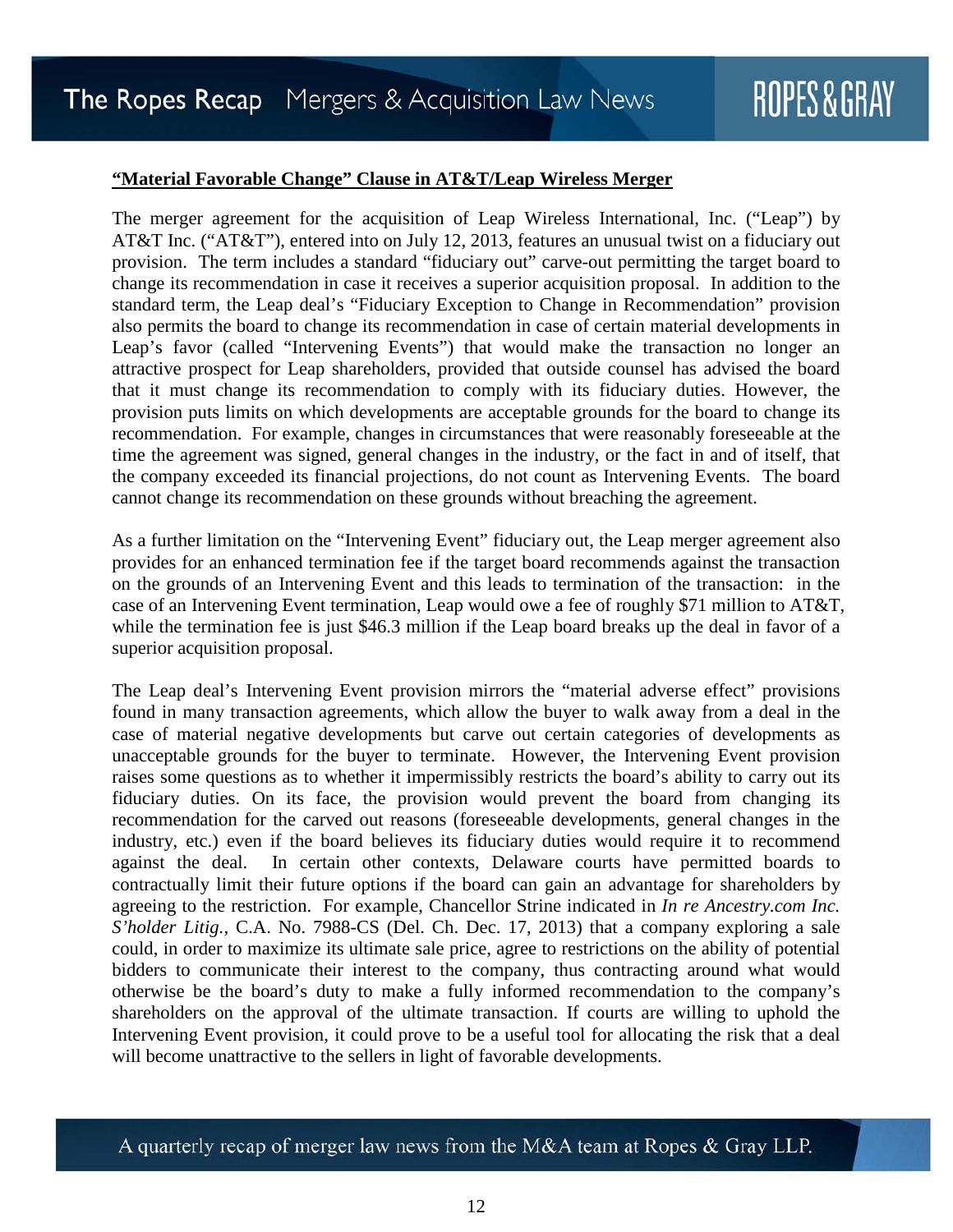#### <span id="page-12-0"></span>**Suitor Appears for BlackBerry**

On September 23, 2013, embattled Canadian smartphone maker BlackBerry Limited ("BlackBerry") entered into a letter of intent with Fairfax Financial Holdings Limited ("Fairfax") to sell BlackBerry to Fairfax for \$4.7 billion, or \$9 per share. The announcement comes after BlackBerry posted a \$1 billion loss in the second quarter of 2013 and days after BlackBerry announced its plans to layoff 40 percent of its global workforce.

The letter of intent does not create a binding obligation to enter into a definitive agreement and there are a number of conditions. While a potential deal is not surprising, given BlackBerry's woes, the announcement of a letter of intent with a significant degree of conditionality is unusual, especially given the absence of commitment letters from financing sources.

Canadian law gives the Canadian government the right to review takeovers, and the Investment Canada Act stipulates that foreign takeovers of Canadian companies must provide a net benefit for Canada, a concept that gives the government significant latitude. This may have a cooling effect on other potential bidders and provide an advantage to Fairfax, a Canadian company, which would not be subject to such scrutiny. BlackBerry has lobbied the Canadian government to challenge the applicability of the Investment Canada Act to a potential takeover, but the Canadian government may well have an interest in ensuring that BlackBerry stays under domestic control.

While the letter of intent contains a go-shop provision which allows BlackBerry to seek other buyers, the letter of intent contains an unusual feature: a break-up fee payable by BlackBerry to Fairfax upon certain events. If, during the period ending on November 4, 2013, or at any time six months thereafter, BlackBerry (i) enters into a letter of intent or definitive agreement with a third party, (ii) ceases to negotiate in good faith with Fairfax or (iii) enters into a letter of intent or definitive agreement with a third party that first had discussions with BlackBerry during the period between when the letter of intent was signed and November 4, 2013, BlackBerry is obligated to pay Fairfax a fee equal to \$0.30 per share, representing approximately \$150 million. Upon execution of a definitive agreement with Fairfax, the break-up fee is increased to \$0.50 per share.

#### <span id="page-12-1"></span>**Shareholders Approve Dell Deal as Icahn Backs Down**

In an open letter to shareholders of Dell Inc. ("Dell") released on September 9, 2013, Carl Icahn ("Icahn") abandoned his bid to block the proposed \$25 billion acquisition of Dell by founder Michael Dell and Silver Lake Partners ("Silver Lake"). Three days later, Dell's shareholders approved the deal. In connection with the transaction, Dell shareholders will receive \$13.75 in cash for each share they hold. In addition, Dell will pay a special cash dividend of 13 cents a share, for total consideration of \$13.88 per share in cash. The deal is expected to close in 2014.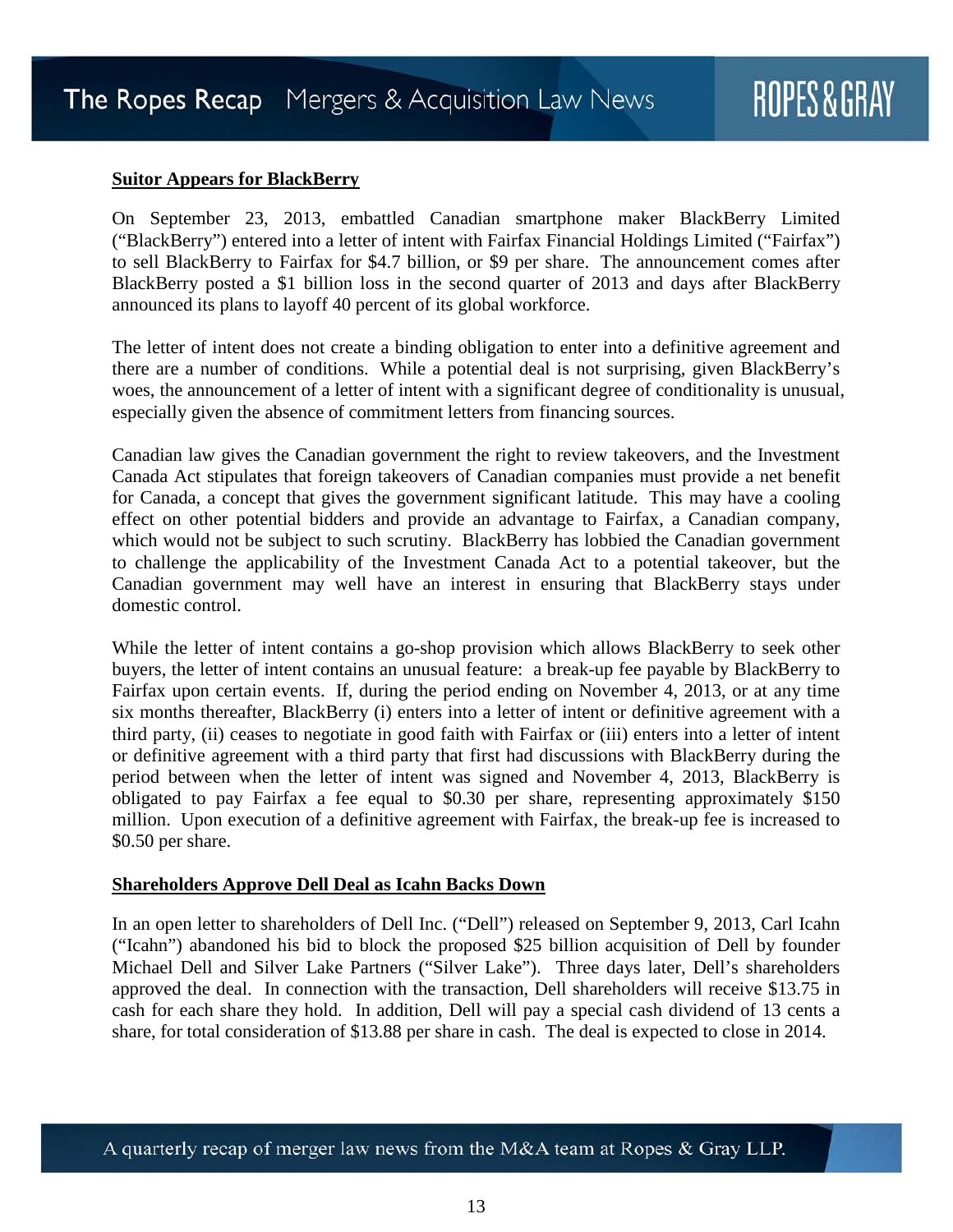Faced with strong opposition from Icahn and from Southeastern Asset Management, Inc., the transaction nearly foundered earlier this summer. Dell initially required that the deal be affirmatively approved by a majority of shareholders unaffiliated with the buyout group. This would have meant that shareholders holding a majority of about 86 percent of Dell's shares would have had to vote yes to approve the acquisition. It was only after Dell and Silver Lake raised their bid from \$13.65 to \$13.75 per share and promised a special dividend of 13 cents per share that Dell announced that the voting standard would be modified to require approval of the transaction by only a majority of disinterested shares actually voting on the matter. After initially pursuing an appraisal action, Icahn has announced that he will take the deal cash.

The Chancery Court has been a sympathetic forum for Dell's buyout process. In June, Chancellor Strine brushed aside allegations that the Dell board had acted improperly, noting that the process looked "as exotic as pistachio gelato would be in Italy, which is … not an unusual flavor in Italy."

#### <span id="page-13-0"></span>**"Safe Harbor" of MFW Paves the Way for Others**

In last quarter's edition of the *Ropes Recap*, we reported on the Delaware Chancery Court's decision in the case *In re MFW S'holders Litig.*, No. CA 6566-CS (Del. Ch. May 29, 2013), in which Chancellor Strine established a framework for review of controlling shareholder takeovers under the business judgment rule: a fully empowered special committee and an up-front promise of a non-waiveable majority-of-the-minority vote. This structure has caught on quickly, and was used in the latest Dole buyout by Chairman David Murdock. The transaction has already triggered litigation, and is likely to produce an opinion that will lay out more detail about what is entailed in having a "fully empowered" special committee.

#### <span id="page-13-1"></span>**Smithfield Transaction Approved by CFIUS and Shareholders**

On September 6, 2013, the Committee on Foreign Investment in the United States (CFIUS) cleared the sale of Smithfield Foods Inc. ("Smithfield") to Shuanghui International Holdings Limited. On September 24, 2013, Smithfield's shareholders approved the deal.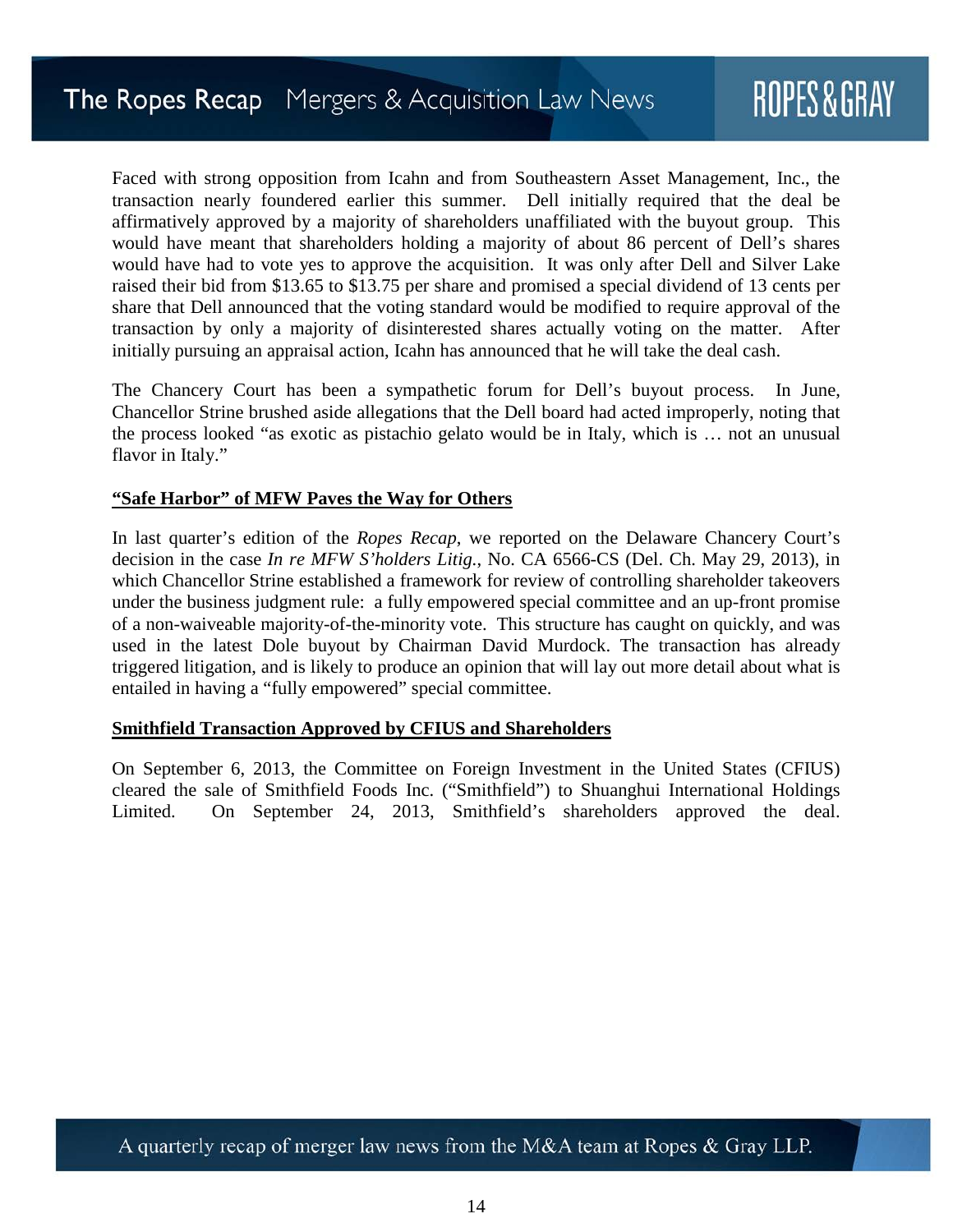#### **News from the SEC**

#### <span id="page-14-1"></span><span id="page-14-0"></span>**Impact of Federal Government Shutdown**

As of the time of the release of this edition of the *Ropes Recap*, the Securities and Exchange Commission ("SEC") was open and in operation, notwithstanding the federal government shutdown. Any changes to the SEC's operation status will be announced on its website.

The SEC has acknowledged that the ongoing uncertainty surrounding the federal governmental shutdown has raised concern for registrants that are planning to request acceleration of their registration statements in the near future, and has indicated that, if a change in its operating status becomes imminent, it will provide as much advance notice as possible and consider granting requests for acceleration of the effective date of pending registration statements.

#### <span id="page-14-2"></span>**Regulation D Update**

Section 201(a)(1) of the Jumpstart Our Business Startups Act ("JOBS Act") directed the SEC to permit general solicitation for Rule 506 offerings, provided that sales are limited to accredited investors. On July 10, 2013, the SEC adopted a final rule permitting general solicitation and general advertising, provided the issuer takes "reasonable steps to verify" that their eventual purchasers qualify as accredited investors under Rule 501 of Regulation D. The "reasonable steps" will be evaluated on an objective standard that takes into account the facts and circumstances of the particular investment.

In response to public comments on the draft rule, the SEC provided a non-exclusive list of methods by which issuers may satisfy the "reasonable steps" requirement. These include income verification, such as reviewing copies of an IRS form representing the purchaser's income in conjunction with a representation that sufficient income is also likely to be earned in the current year; net worth verification; and third-party verification, which consists of obtaining written confirmation from such party as a registered broker-dealer, SEC-registered investment adviser, licensed attorney, or certified public accountant that the issuer has taken reasonable steps to verify the purchaser's status.

Additionally, the SEC has modified Rule 144A to permit general solicitation, provided that sales are made only to those whom the seller reasonably believes to be Qualified Institutional Buyers ("QIBs").

Those considering private placements in non-U.S. jurisdictions should be mindful of other countries' regulations, as many still prohibit general solicitations, including those on nonrestricted websites accessible to non-U.S. investors.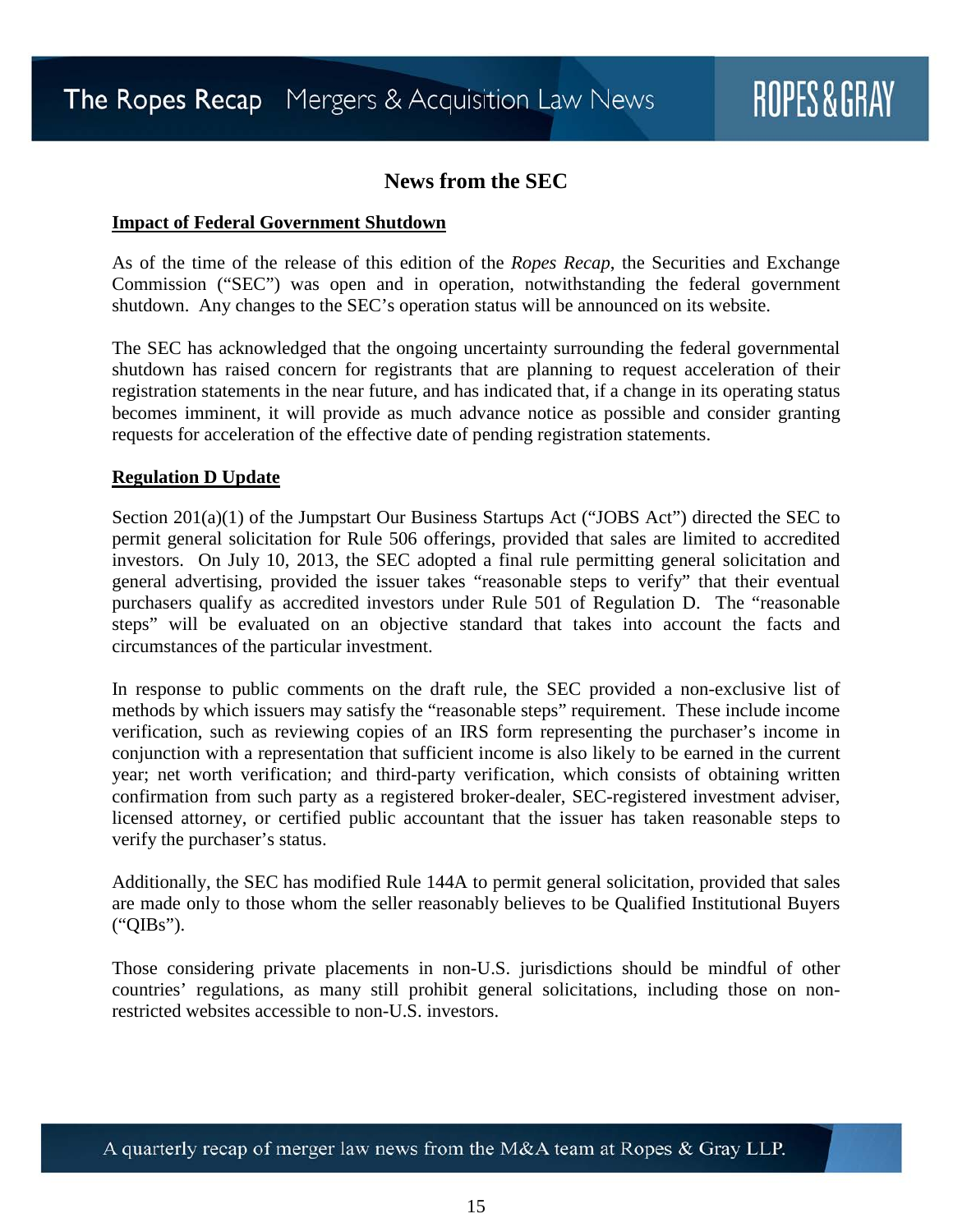#### **London Update**

#### <span id="page-15-1"></span><span id="page-15-0"></span>**Shareholder Employees: A New Employment Status**

The introduction of the new employment status of "employee shareholder" is one of a number of measures introduced by the UK Government as part of its broader proposals to promote and facilitate employee ownership of companies. This new regime came into force on September 1, 2013. The initiative is designed to encourage employees to become direct shareholders in their employer company. In order to reflect the shift in emphasis from pure employee to employeeowner, employees will agree to waive certain key statutory employment rights in exchange for an issue of shares in their employer (or in a parent company of their employer).

To achieve "employee shareholder" status:

- (a) An employee (or prospective employee) and employer must reach agreement that an employee is to have employee shareholder status (which will require compliance with certain key procedural steps);
- (b) The employee will agree to waive his entitlement to certain of his statutory employment rights (including his rights as regards unfair dismissal and entitlement to redundancy pay);
- (c) In exchange for the waiver, the employee must receive shares that have a value of at least £2,000 in either the employer company or in a parent company of the employer company; and
- (d) The employee must give no further consideration for the issue of the shares.

The new regime confers certain tax advantages upon employee shareholders: most notably, individuals may receive favorable capital gains tax treatment upon a disposal of shares that had a value of up to £50,000 upon issue.

The new regime has received some negative attention in the press. The perceived risk for employees is that they forego significant employment protections in exchange for a shareholding that may not gain in value. In addition, the practicalities and potential costs associated with implementing these measures for a large number of employees may discourage employers from offering this new status as a general practice. This said, the scope for sheltering significant capital gains is not to be ignored. Some companies have already implemented employee shareholder arrangements since the new regime came into force and it is anticipated that further companies may want to explore the possibility of using this new regime as part of their employee incentive arrangements.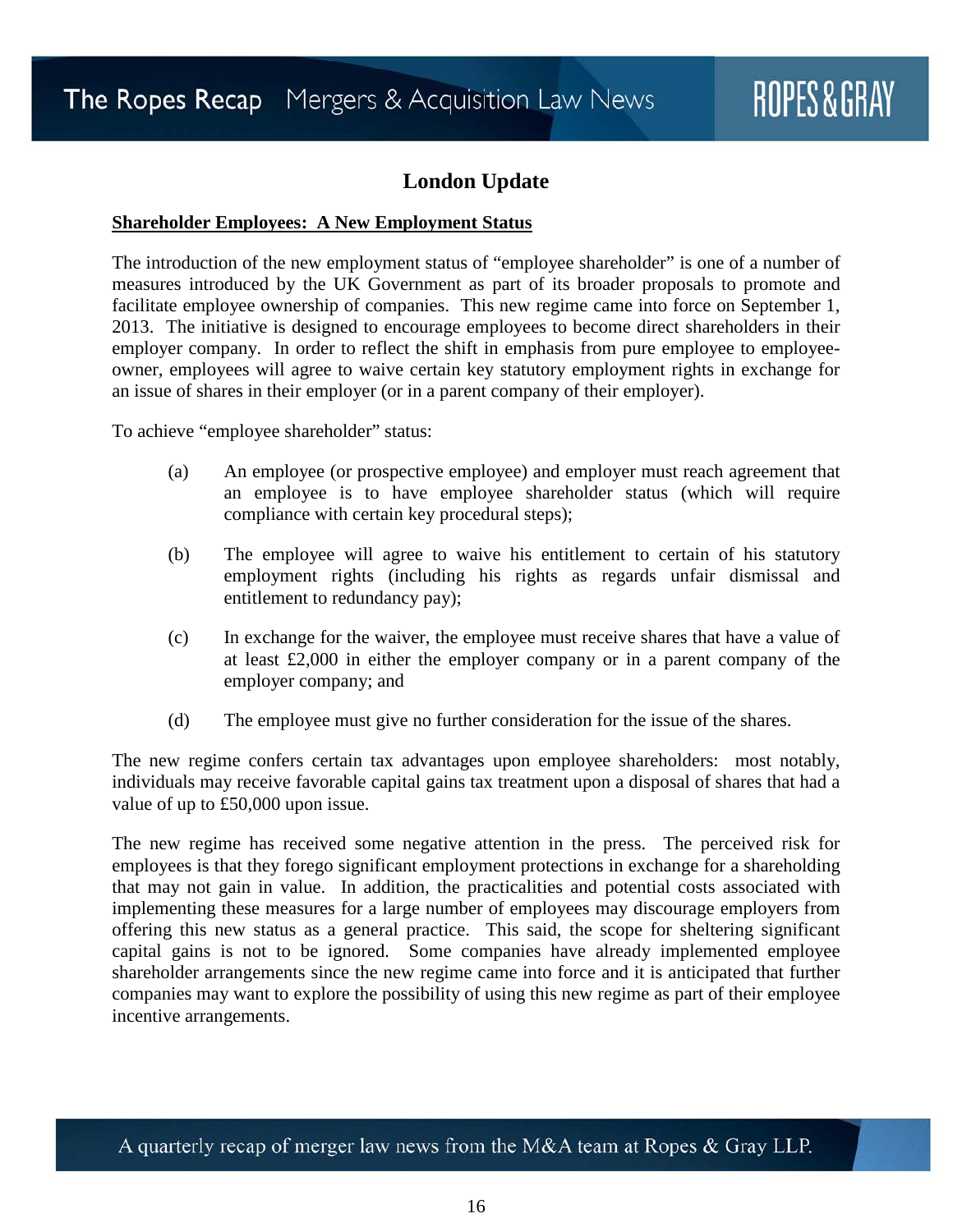#### <span id="page-16-0"></span>**Piercing the Corporate Veil: A Clarification of the Law**

As a matter of English law, a company has a separate legal personality to that of its members. A company is able to own property, it can enter into contractual arrangements with other parties, and it may have its own legal rights and obligations that are separate to those of its members. There are a number of circumstances in which those dealing with a company or with its members may wish to disregard this separate personality and to deal with the company's property, obligations and responsibilities, as if they could be attributed to the controlling member of the company. This process is referred to as "piercing the corporate veil." It runs directly counter to the basic company law principle of corporate separate personality and, until recently, the precise circumstances in which the English Courts were prepared to recognise a power to pierce the corporate veil was unclear.

In the recent case of *Prest v Petrodel Resources Ltd* [2013] UKSC, the English Supreme Court has clarified the law. It held that a power to "pierce the corporate veil" does exist, but that it will only be recognised in one limited circumstance. Where an individual seeks to evade obligations to which he is subject by interposing a company which he controls between himself and the party that is seeking to rely on and/or otherwise assert or enforce these obligations, the English Courts may be prepared to pierce the corporate veil and allow the other party to disregard the corporate separate personality of the company.

#### <span id="page-16-1"></span>**European Cross-Border Mergers: Reorganizations or Transactions With a Cross-Border Element**

The European cross-border merger regime permits a company established in one EEA state to merge with a company established in another EEA state. The regime can be of assistance in the context of both group reorganizations that have a cross-border element as well as for crossborder transactions. In broad terms, three different types of merger may be implemented under this regime:

- (a) *merger by absorption*: where a company formed and registered in one EEA state is absorbed by a company formed and registered in another EEA state;
- (b) *merger by absorption of a wholly owned subsidiary*: where a parent company formed and registered in one EEA state absorbs a subsidiary that is located in another EEA state; and
- (c) *merger by formation of a new company*: where two (or more) companies from at least two different EEA states are absorbed into a third company formed and registered in an EEA state.

This regime has now been in place for a few years, and is becoming more common as parties become more comfortable with using it as a useful tool for implementing internal group reorganisations as well as for genuine third party mergers that have a cross-border element.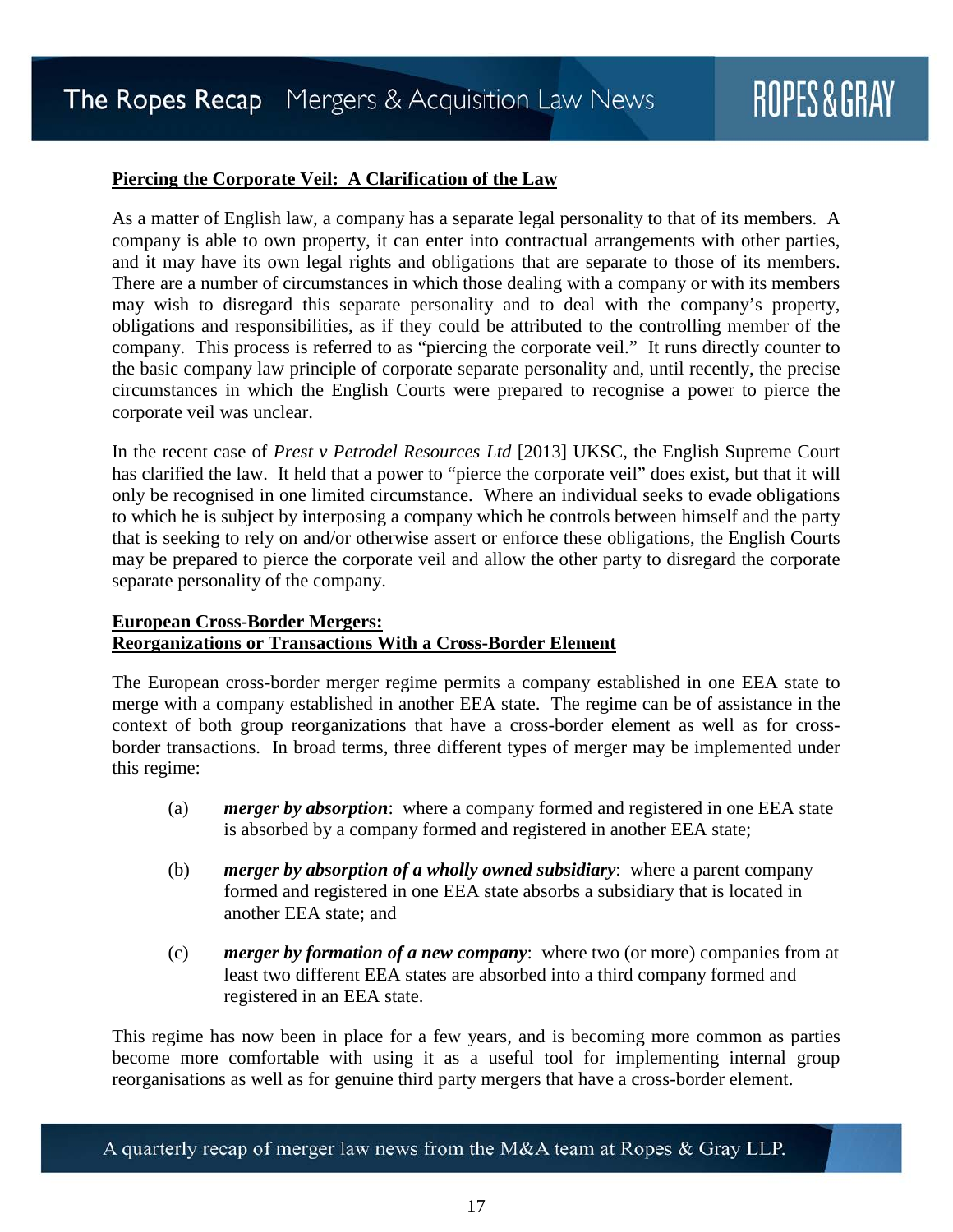#### **Asia Update**

#### <span id="page-17-1"></span><span id="page-17-0"></span>**Applied Materials and Tokyo Electron Join in a "Merger of Equals"**

#### **Transaction Overview**

On September 24, 2013, Applied Materials Inc. ("Applied Materials"), the number one chipmaking-equipment company in the world in terms of sales, announced that it will acquire Tokyo Electron Limited ("Tokyo Electron"), the number three company, for over \$9 billion. The deal, if and when it closes, will be the second-largest foreign purchase of a Japanese company in history. The merger will create a new company with a combined stock market value of \$29 billion. Post-close, Tokyo Electron shareholders will own about 32% of the new company and Applied Materials stockholders will own about 68%. The two companies will merge into a new company which will be incorporated in the Netherlands and listed on Nasdaq and the Tokyo Stock Exchange.

In the chip manufacturing space, the deal has been described as a bold move that will (i) increase Applied Materials and Tokyo Electron's leverage with their customers, (ii) provide cost savings of \$500 million in three years, and (iii) create tax savings for both companies due to the reincorporation in the Netherlands. The markets have reflected this positive news, with the stock value of both companies increasing after the announcement.

The deal is scheduled to close in the second half of 2014, after receiving antitrust clearance.

#### **Promising Japanese Environment**

In addition to the deal's size and impact on the industry, analysts have noted the merger due to the rarity of a foreign takeover of a Japanese company. This sense of rarity may not last, as the deal value of Japanese inbound M&A deals has steadily increased, from \$9.5 billion in 2011 to \$10.0 billion in 2012 to \$11.7 billion in the first three quarters of 2013 alone. In addition to the Applied Materials/Tokyo Electron deal, KKR & Co. announced on September 27, 2013 that it would acquire Panasonic Corporation's healthcare unit for \$1.7 billion. Investors and Japanese companies seem to be successfully overcoming historic obstacles to foreign takeover deals, including the presumption of incompatible corporate cultures, a perception that selling to a foreign entity would result in employee layoffs, and a perception that foreign entities value shareholder rights too much and stable employment and company health too little.

To pull off what is described by some as a "landmark free-trade deal," Applied Materials and Tokyo Electron appear to have put those traditional reasons for resistance to rest by being extremely sensitive in the public characterization of the transaction. Although Applied Materials is valued at more than double Tokyo Electron, the transaction is described by the companies' executives as a "business combination transaction" and not an acquisition, with Tokyo Electron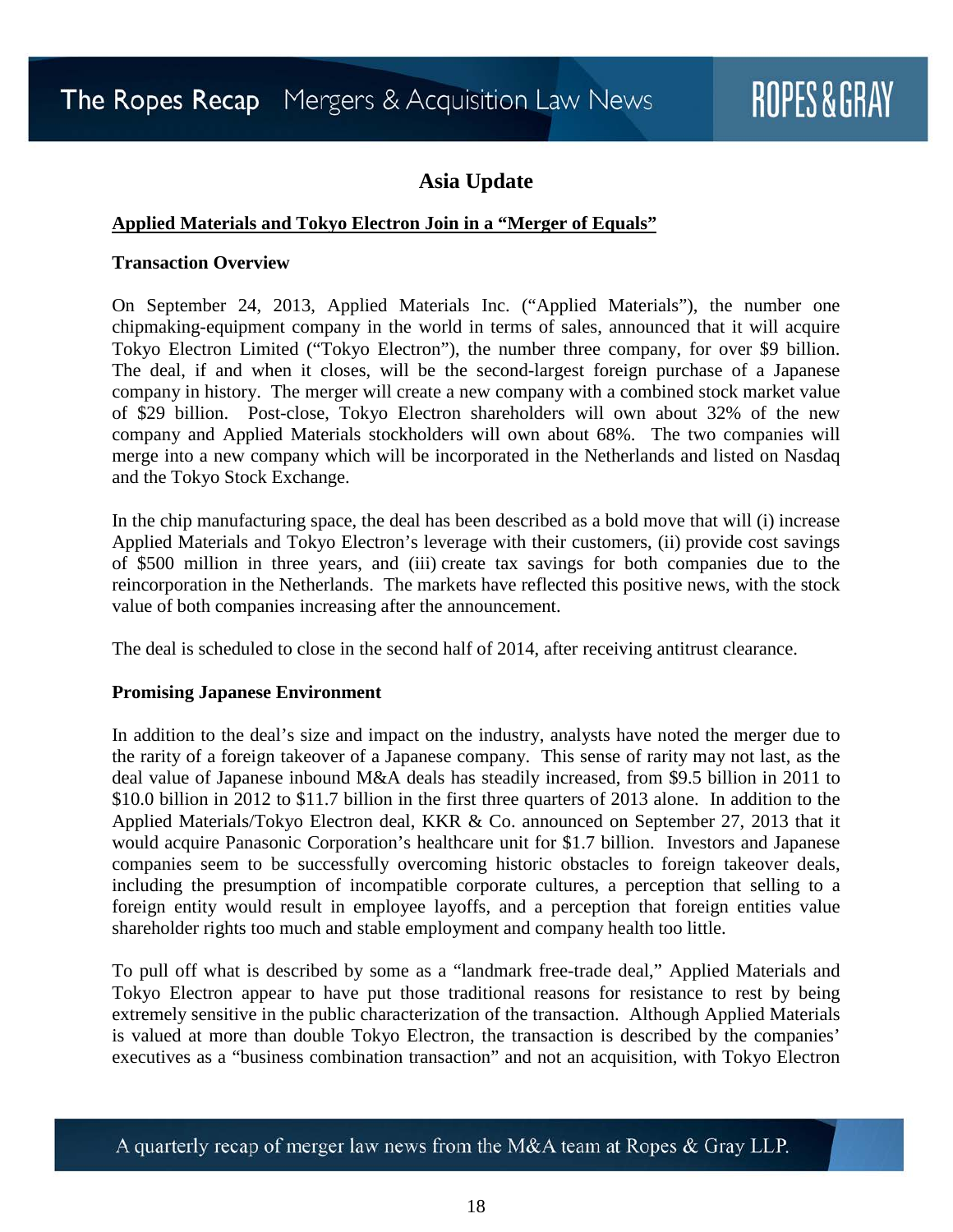CEO Tetsuro Higashi and Applied Materials CEO Gary Dickerson jointly calling it "a merger of equals" in press releases.

And the parties have taken other steps to show themselves to be on equal footing. The new company will have two headquarters—one in Santa Clara, California, and one in Tokyo. The new company's board will be made up of equal numbers of Applied Materials and Tokyo Electron appointees, plus one mutual appointee. Mr. Dickerson will move to Tokyo to serve as the CEO, with Mr. Higashi serving as the new company's chairman. Finally, the reincorporation will be in the Netherlands, rather than either the United States or Japan.

Japanese outbound deals in Q3 of 2013 also show promise, rising to \$21.2 billion, up from \$7.3 billion in Q2 of 2013. Though outbound deals in the first half of 2013 suffered due to the weakened yen, the numbers in the third quarter makes it clear it remains to be seen how long the market will be dampened.

Analysts have noted the fact that Tokyo Electron was in good economic shape before the announcement, with a solid balance sheet and profit margins. This indicates that the deal was struck in a spirit not of distress, but of growth. The size and promise of the Applied Materials/Tokyo Electron deal, followed by the KKR & Co./Panasonic Corporation announcement, creates a great deal of excitement and optimism in the Japanese M&A market.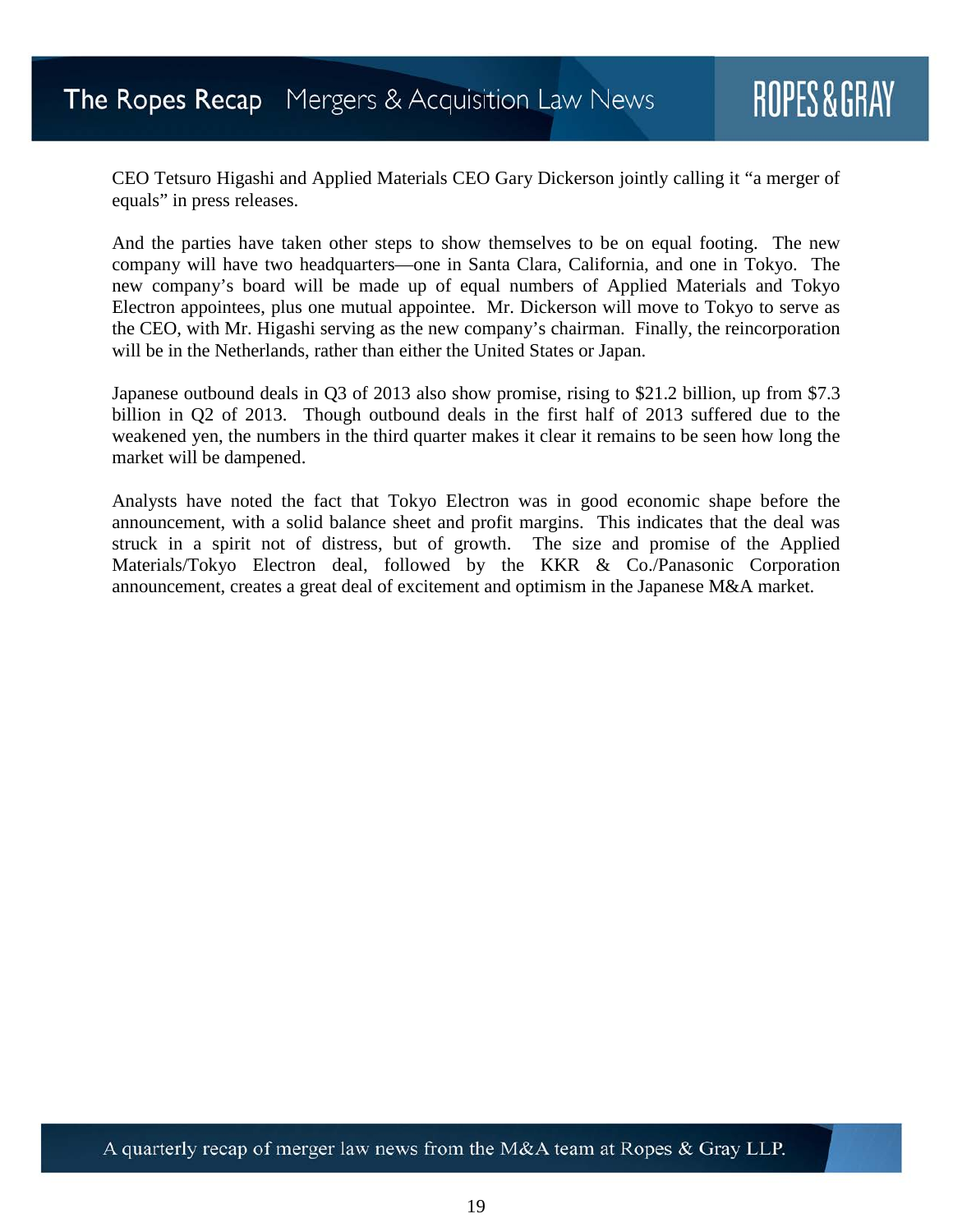### The Ropes Recap Mergers & Acquisition Law News

## ROPES&GRAY

#### **Deal Stat Snapshot**

<span id="page-19-0"></span>

#### Global M&A in Q1 - Q3 was valued at US\$ 1,606.7bn which represented a 5.5% increase compared to Q1 - Q3 2012 (US\$ 1,522.8bn). Global M&A has increased gradually for the last three years and 2013 is on target to continue the trend and potentially see the highest total since 2008 (US\$ 2,407.6bn)

- Growing boardroom confidence has been reflected in consistent quarterly increases in ٠ M&A value during 2013. Q3 (US\$ 643.8bn) was up 22.7% on Q2 (US\$ 524.6bn) and 46.9% higher than Q1 (US\$ 438.3bn)
- Q3 2013 also rebounded 28.1% from Q3 2012 (US\$ 502.5bn) thanks to post-summer deal announcements in September (US\$ 285.4bn), the highest valued month so far this year (previous highest month was December valued at US\$ 286.3bn)
- Both the US and Europe registered deal values in  $Q1 Q3$  2013 that were above  $Q1 Q3$ 2012 - the US (US\$ 654.5bn) accounted for a 40.7% market share of global M&A followed by Europe (US\$ 478.7bn) with 29.8%

Source: Mergermarket, Q1-Q3 2013 Report (available at www.mergermarket.com).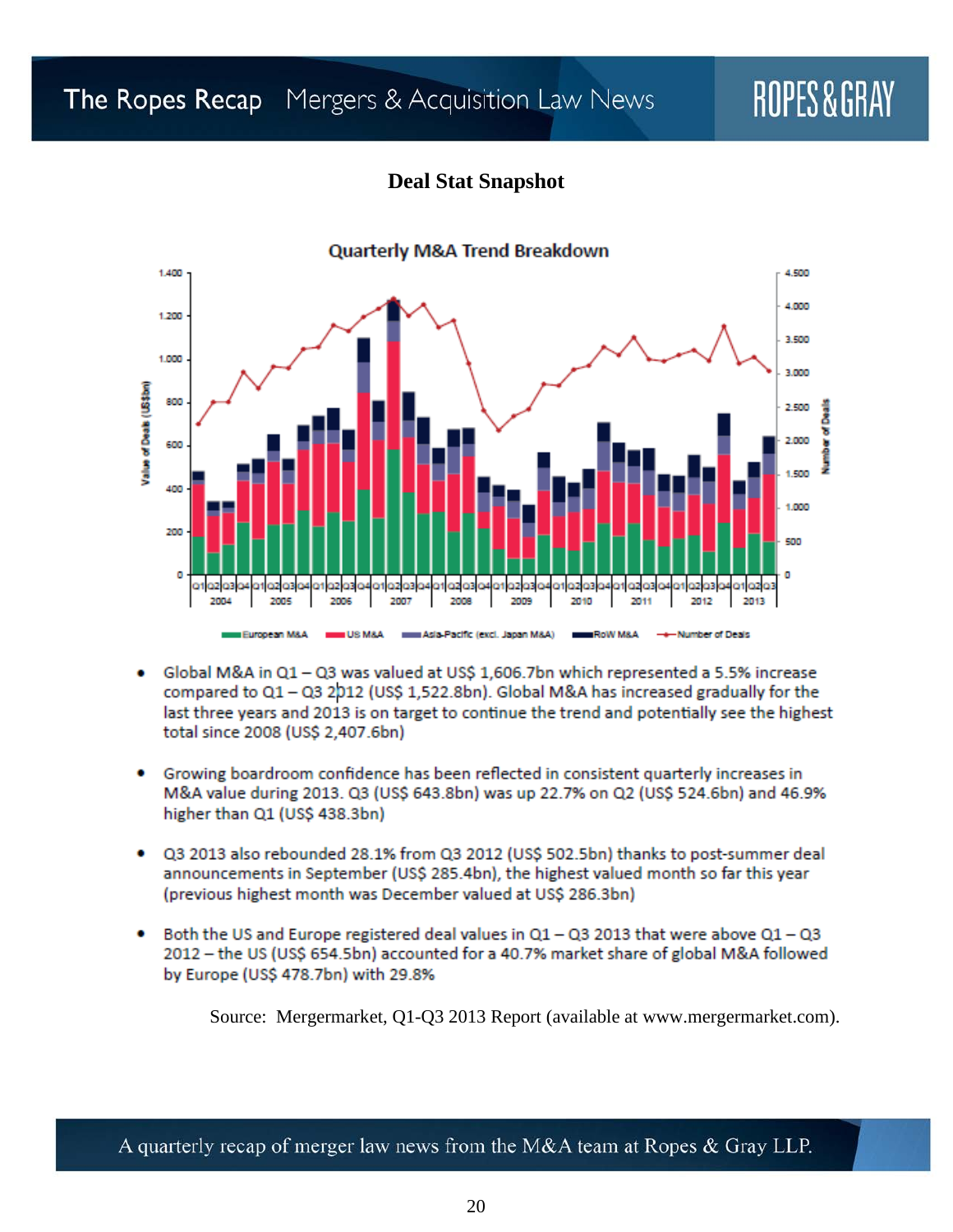### The Ropes Recap Mergers & Acquisition Law News

## ROPES&GRAY

#### **Contributors**

#### <span id="page-20-0"></span>Partners:

Peter Baldwin (London) [peter.baldwin@ropesgray.com](mailto:peter.baldwin@ropesgray.com)

Paul Boltz (Hong Kong) [paul.boltz@ropesgray.com](mailto:paul.boltz@ropesgray.com)

Jane Goldstein (Boston) (co-head of M&A) [jane.goldstein@ropesgray.com](mailto:jane.goldstein@ropesgray.com)

Howard Glazer (San Francisco) [howard.glazer@ropesgray.com](mailto:howard.glazer@ropesgray.com)

Scott Jalowayski (Tokyo) [scott.jalowayski@ropesgray.com](mailto:scott.jalowayski@ropesgray.com)

James Lidbury (Chicago) (co-head of M&A) [james.lidbury@ropesgray.com](mailto:james.lidbury@ropesgray.com)

Carl Marcellino (New York) car[l.marcellino@](mailto:carl.marcellino@ropesgray.com)ropesgray.com

Kiran Sharma (London) [kiran.sharma@ropesgray.com](mailto:kiran.sharma@ropesgray.com)

Peter Welsh (Boston) [peter.welsh@ropesgray.com](mailto:peter.welsh@ropesgray.com)

Marko Zatylny (Boston) marko[.zatylny@](mailto:mark.zatylny@ropesgray.com)ropesgray.com

Counsel:

Avi Reshtick (New York) [abraham.reshtick@ropesgray.com](mailto:abraham.reshtick@ropesgray.com) Associates:

Fay Anthony (London) [fay.anthony@ropesgray.com](mailto:fay.anthony@ropesgray.com)

Christina Bergeron (Chicago) [christina.bergeron@ropesgray.com](mailto:christina.bergeron@ropesgray.com)

Zach Blume (Boston) [zachary.blume@ropesgray.com](mailto:zachary.blume@ropesgray.com)

Nicholas Berg (Chicago) [nicholas.berg@ropesgray.com](mailto:nicholas.berg@ropesgray.com)

C. Thomas Brown (Boston) [thomas.brown@ropesgray.com](mailto:thomas.brown@ropesgray.com)

Jeff Cerio (Boston) [jeffrey.cerio@ropesgray.com](mailto:jeffrey.cerio@ropesgray.com)

Martin Crisp (New York) [martin.crisp@ropesgray.com](mailto:martin.crisp@ropesgray.com)

James Davis (Chicago) [james.davis@ropesgray.com](mailto:james.davis@ropesgray.com)

Meredith Dykstra (Chicago) [meredith.dykstra@ropesgray.com](mailto:meredith.dykstra@ropesgray.com)

Tara Fisher (Boston) [tara.fisher@ropesgray.com](mailto:tara.fisher@ropesgray.com)

Jay Freedman (San Francisco) [jason.freedman@ropesgray.com](mailto:jason.freedman@ropesgray.com)

Aliza Goren (Boston) [aliza.goren@ropesgray.com](mailto:aliza.goren@ropesgray.com)

Minh-Chau Le (Tokyo) [minh-chau.le@ropesgray.com](mailto:minh-chau.le@ropesgray.com)

Emily Nagle (Chicago) [emily.nagle@ropesgray.com](mailto:emily.nagle@ropesgray.com)

Sachin Shah (New York) [sachin.shah@ropesgray.com](mailto:sachin.shah@ropesgray.com)

Larissa Smith (New York) [larissa.smith@ropesgray.com](mailto:larissa.smith@ropesgray.com)

Christian Westra (Boston) [christian.westra@ropesgray.com](mailto:christian.westra@ropesgray.com)